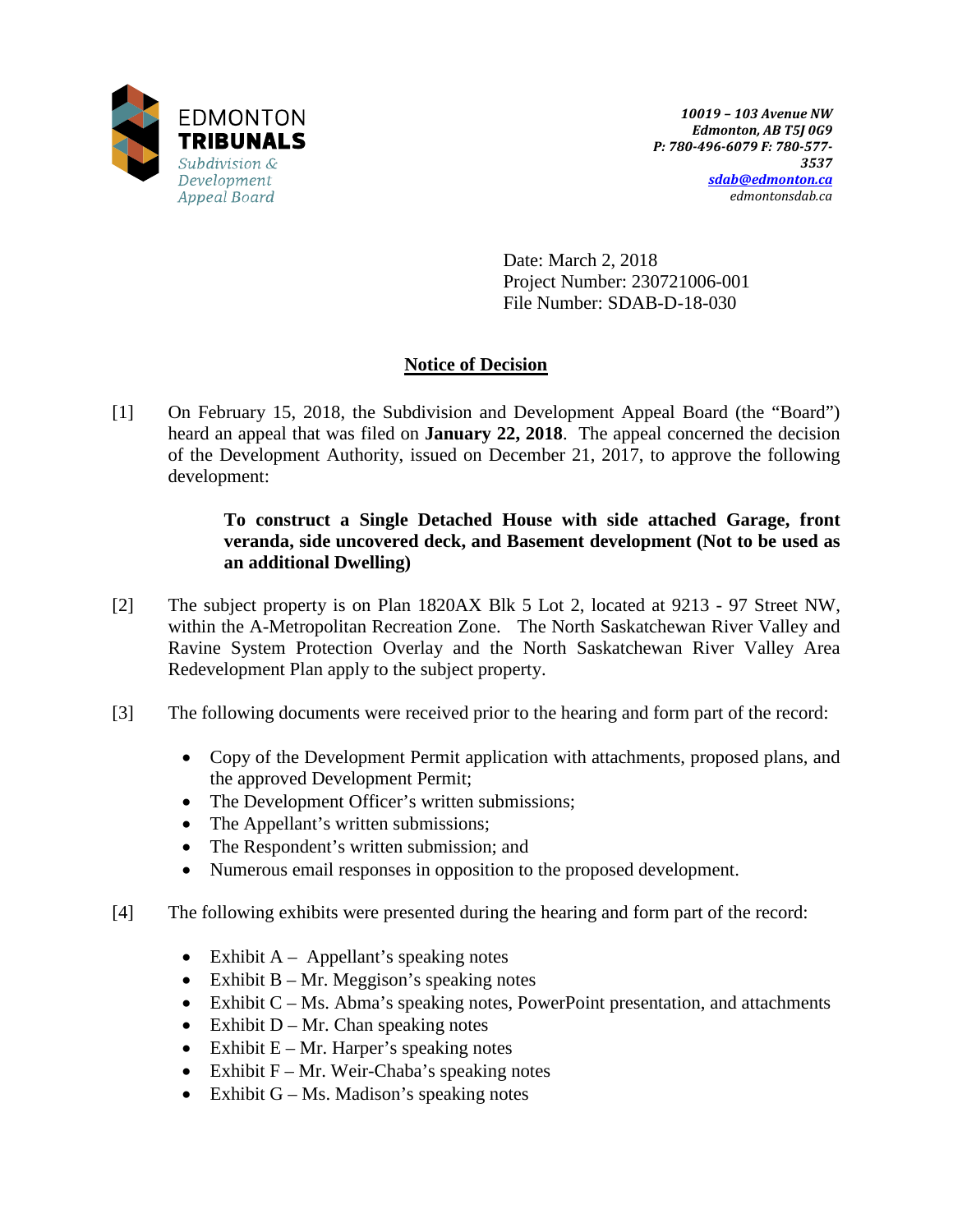- Exhibit  $H Mr$ . Findling's speaking notes
- Exhibit I Mr. Cranston's infrared photographs
- Exhibit  $J Ms$ . Cotterrill's speaking notes
- Exhibit  $K Ms$ . Wishart's speaking notes
- Exhibit  $L Ms$ . Robinson's speaking notes
- Exhibit  $M Mr$ . Gormley's speaking notes
- Exhibit  $N Mr$ . Richmond's speaking notes
- Exhibit O Mr. Ingen-Housz's diagram
- Exhibit  $P Ms$ . Golub's written submission
- Exhibit Q Mr. Gunther's Edmonton Journal notification
- Exhibit  $R Mr$ . Bacon's speaking notes

# **Preliminary Matters**

- [5] At the outset of the appeal hearing, the Presiding Officer confirmed with the parties in attendance that there was no opposition to the composition of the panel.
- [6] The Presiding Officer outlined how the hearing would be conducted, including the order of appearance of parties, and no opposition was noted.
- [7] The appeal was filed on time, in accordance with Section 686 of the *Municipal Government Act*, RSA 2000, c M-26 (the "*Municipal Government Act*").

# **Summary of Hearing**

- *i) Position of the Appellant, Ms. P. Rockwell, representing the Strathcona Centre Community League:*
- [8] Ms. Rockwell is the Chair of the Civics and Planning Committee for the Strathcona Centre Community League.
- [9] She and all of the other individuals speaking in opposition to the proposed development are volunteers who have left jobs, schools and homes to attend because of their concerns regarding the proposed development in the middle of the park in Mill Creek ravine.
- [10] She expressed disappointment that the only notice of the proposed development was sent to the Strathcona Centre Community League. Many other people in the city care about this park land and would have been in attendance today if they had known about the planned development.
- [11] It was her opinion that the Development Officer may not have fully understood what was at stake when discretion was used to grant the development permit. The Development Officer advised her that he did not visit the site before the permit was issued as is the normal practice. However, this is not a normal urban site, it is park land and deserves greater respect and attention.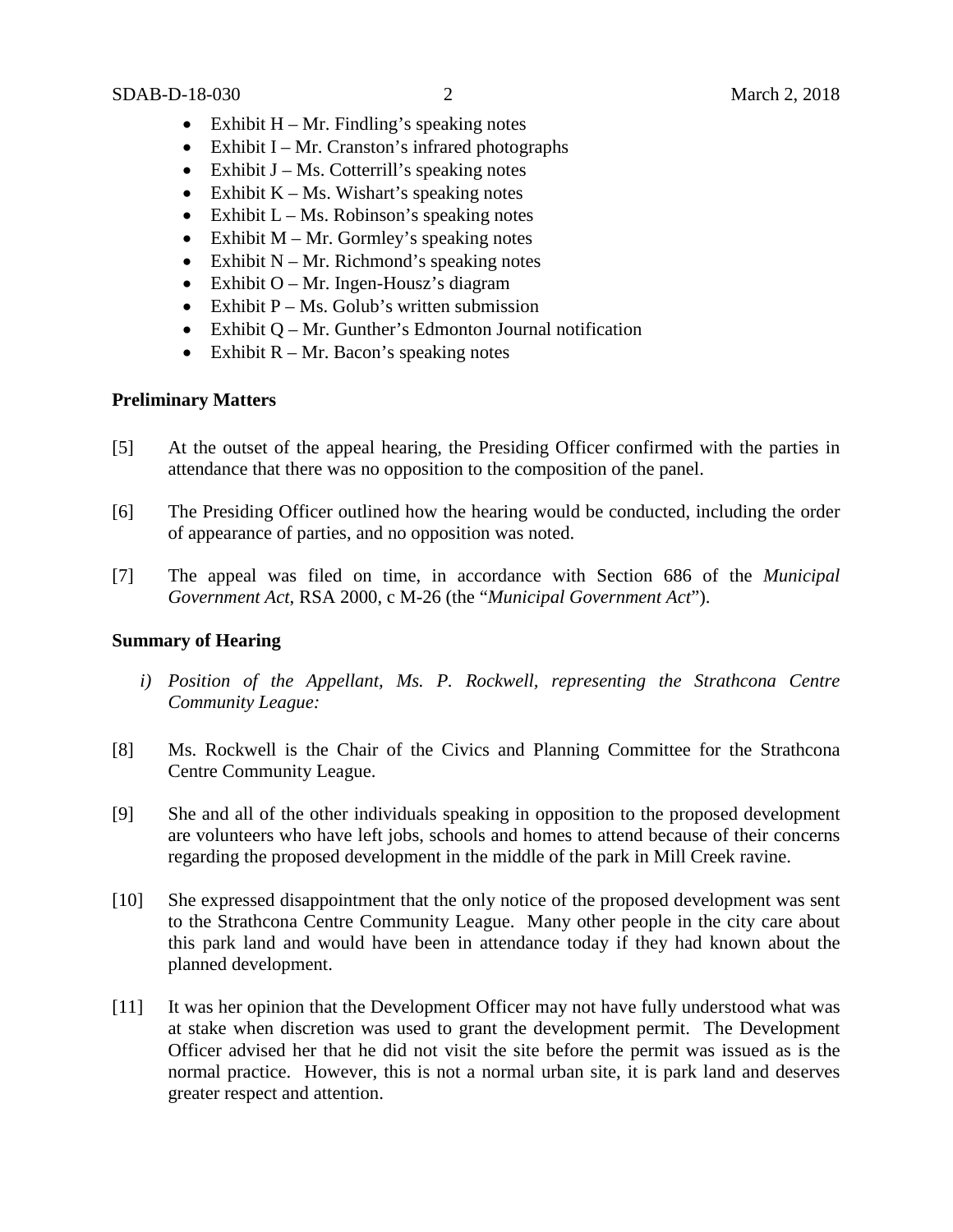- [12] She expressed concern based on her review of a document contained in the Subdivision and Development Appeal Board file that the Development Officer may have determined that the subject site is not part of the River Valley Area Redevelopment Plan. It is zoned A-Metropolitan Recreational Zone and is park land. This zone requires 7.5-metre setbacks to protect the park land from development. Variances have been granted to allow the reduction of the setbacks which they oppose because it will allow the development of a house that is far too large for the location.
- [13] At this point, the Presiding Officer clarified that the document referenced by Ms. Rockwell was submitted by the Respondent. The Development Officer has made it clear in his written submission that the subject site is located within the North Saskatchewan River Valley Area Redevelopment Plan and is zoned A-Metropolitan Recreation Zone.
- [14] Ms. Rockwell stated that the setback requirements are in place to keep the building as far away from surrounding park land as possible. City officials have warned that this site is at risk for flooding and erosion because it is a natural site located beside an active creek. Fire officials warn that the site is at risk from, and to, wildland interface fires and the risk is exacerbated because access standards to the subject site have not been met.
- [15] Fire officials require that grasses on the site be cut down and replaced with lawn, that combustibles be removed within 10 metres of the proposed building and that immature trees and deadfall be removed from 10 to 30 metres of the building. This means that the naturalized Mill Creek Ravine Park cannot remain natural within 30 metres of the building. The forest that provides important habitat for wildlife will be thinned and removed and replaced with manicured lawn.
- [16] Ms. Rockwell advised that numerous other speakers who are affected by the proposed development will address a number of concerns including the consultation process, transportation issues, the required variances, the impact on children, the impact of the proposed house on the subject site, dangers to cyclists, the threat to the bike path, expropriation issues and how the development permit does not comply with City policies. The concerns of nature lovers and hikers, environmental concerns about erosion and light pollution, the watershed and insufficient environmental assessments will also be addressed.
- [17] She submitted her speaking notes, marked Exhibit A.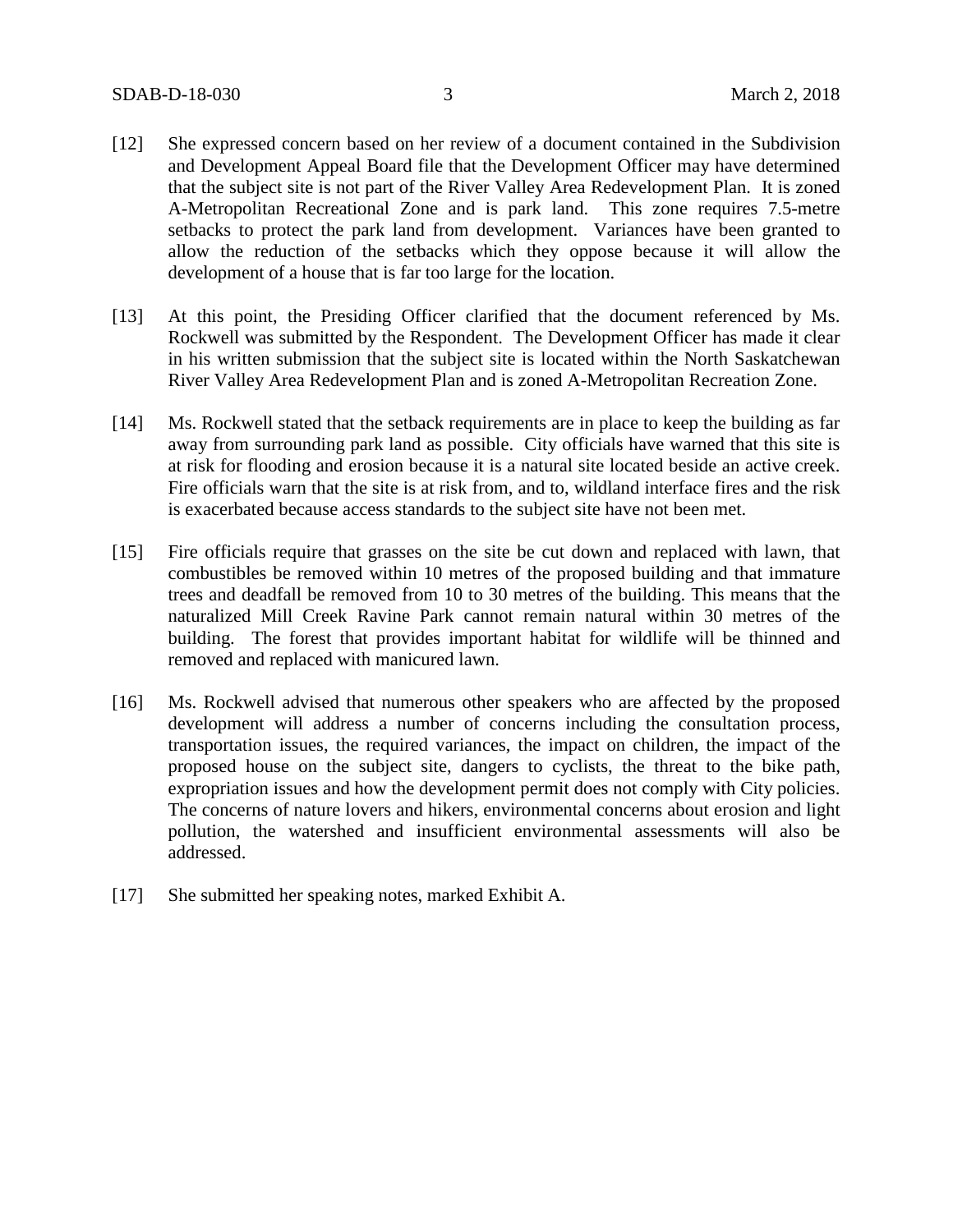*ii) Position of Affected Individuals in Support of the Appellant*

## **Mr. D. Meggison**

- [18] Mr. Meggison questioned the notification process, specifically why the only notice sent was as a courtesy to the Strathcona Centre Community League when there are several other Community Leagues that border on the ravine system.
- [19] Notice was not placed along the ravine trail system and he was advised by the Current Planning Department on February 6, 2018 that notice was not provided in either the Edmonton Journal or the Edmonton Sun.
- [20] Articles that appeared in the Edmonton Journal in January and again on February 12, 2018 reported that the development had been approved notwithstanding the lack of consultation with park users, nearby residents or community leagues.
- [21] It was his opinion that the City has failed in the consultation process and, if the development is allowed to proceed, it will be a hundred years before the impact on the area and the park users could be neutralized.
- [22] Therefore, the Board should suspend the approval and return the matter to City Council to allow for a full public hearing with full notice to all who may be affected by this development in Mill Creek Ravine Park.
- [23] He submitted his speaking notes, marked Exhibit B.

## **Ms. C. Abma**

- [24] The proposed house will impact her personal enjoyment of the ravine and is in conflict with at least eight City of Edmonton policies.
- [25] A PowerPoint presentation marked Exhibit C, containing information obtained from the City of Edmonton website was used to review one pamphlet, two bylaws and five policies.
- [26] The proposed development is in conflict with the city of Edmonton Development Guide which clearly states that development permit applications will not be approved if they encroach on or alter public trails, or destabilize the ravine slope.
- [27] The proposed development does not comply with Bylaw 12308 for the unauthorized use of park land because of the proposed driveway, introduction of construction machinery and equipment, and because it will disturb the soil in the park land, which the North Saskatchewan River Valley and Ravine System Overlay, Section 811, defines as including the subject site.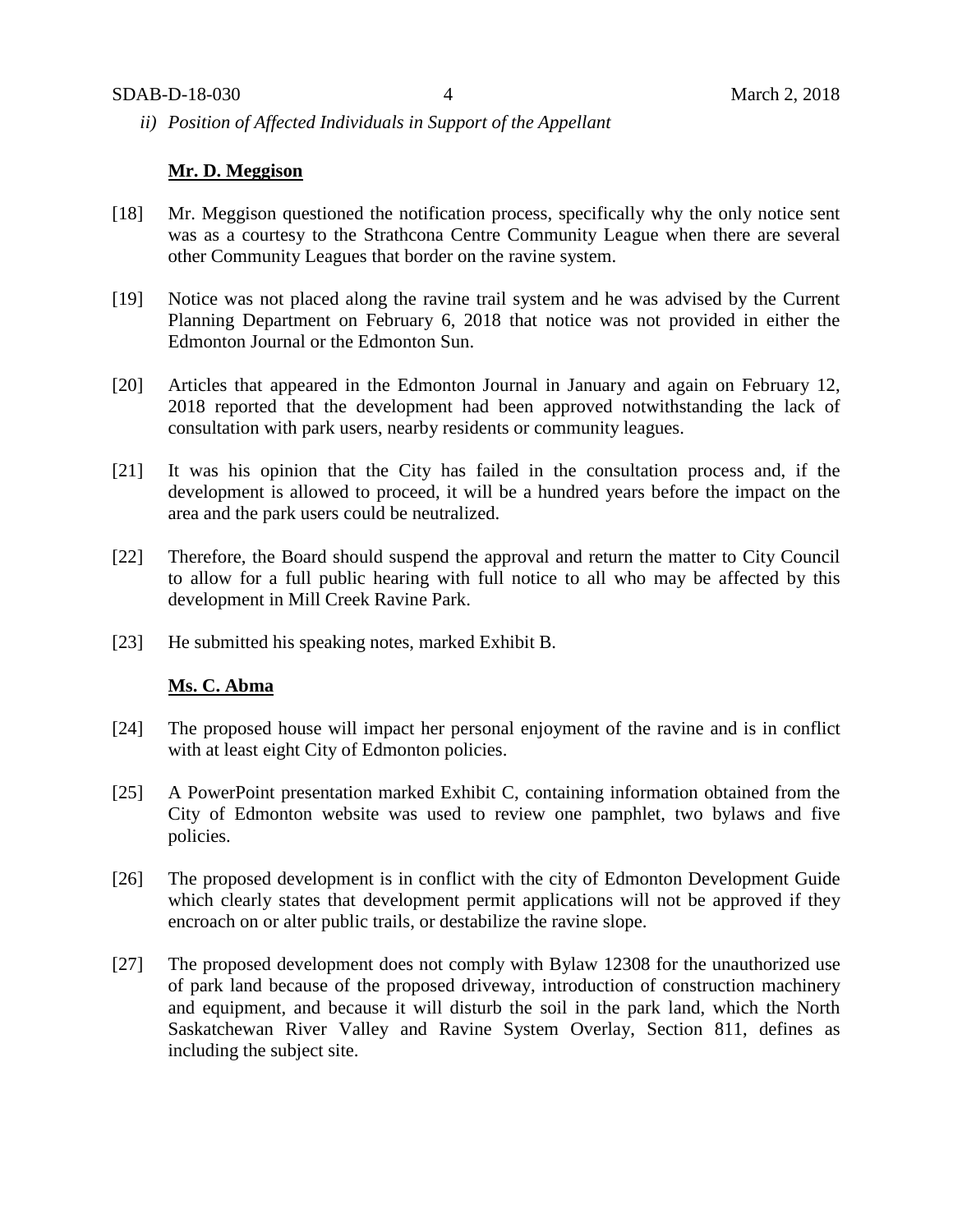- [28] She questioned whether or not the required on site visit by four City departments occurred to review the merits of the requested variances.
- [29] The proposed development falls under Policy C542A because it far exceeds the size of the previous development on this site and therefore should not be exempted.
- [30] Policy C524A addressing the impacts on the visual appreciation and experience of the area were not taken into consideration because the Development Officer did not visit the site to observe any potential impacts.
- [31] The proposed development is in conflict with Policy C531 Natural Area Systems and C594 Open Space Policy because the City did not demonstrate an effort to engage or collaborate with the public on this development involving public land.
- [32] It was not demonstrated that the ecological and environmental considerations were balanced with economic and social considerations in the decision making process because there was no known collaboration.
- [33] The proposed development is in conflict with Policy C593 Public Engagement Policy because it was required as part of Policy C531 Natural Area Systems Policy and was not done.
- [34] The proposed development is not in keeping with Policy C544 Active Transportation to provide safe, convenient and accessible infrastructure because of a personal use driveway crossing a public access multi-use path.
- [35] She acknowledged the property owner's right to build a house. However, the proposed development does not comply with at least eight City Policies and Bylaws, which supports her opinion that this is not the right location for the proposed house.

# **Mr. C. Chan**

- [36] Mr. Chan is the Executive Director of the Edmonton Bicycle Commuters Society. He explained how the proposed development conflicts with sections of the River Valley Area Redevelopment Plan and the *Edmonton Zoning Bylaw*, specifically safety and accessibility.
- [37] There is a heavily used paved trail on the west side of the subject site and an unpaved walking trail and bike path on the east side of the site with a path connecting the trails on the north side of the site.
- [38] The proposed development does not comply with Section 2.8.1 of the North Saskatchewan River Valley Area Redevelopment Plan to control residential development in the Plan area and to limit its impact and extent on the natural environment and the parks system.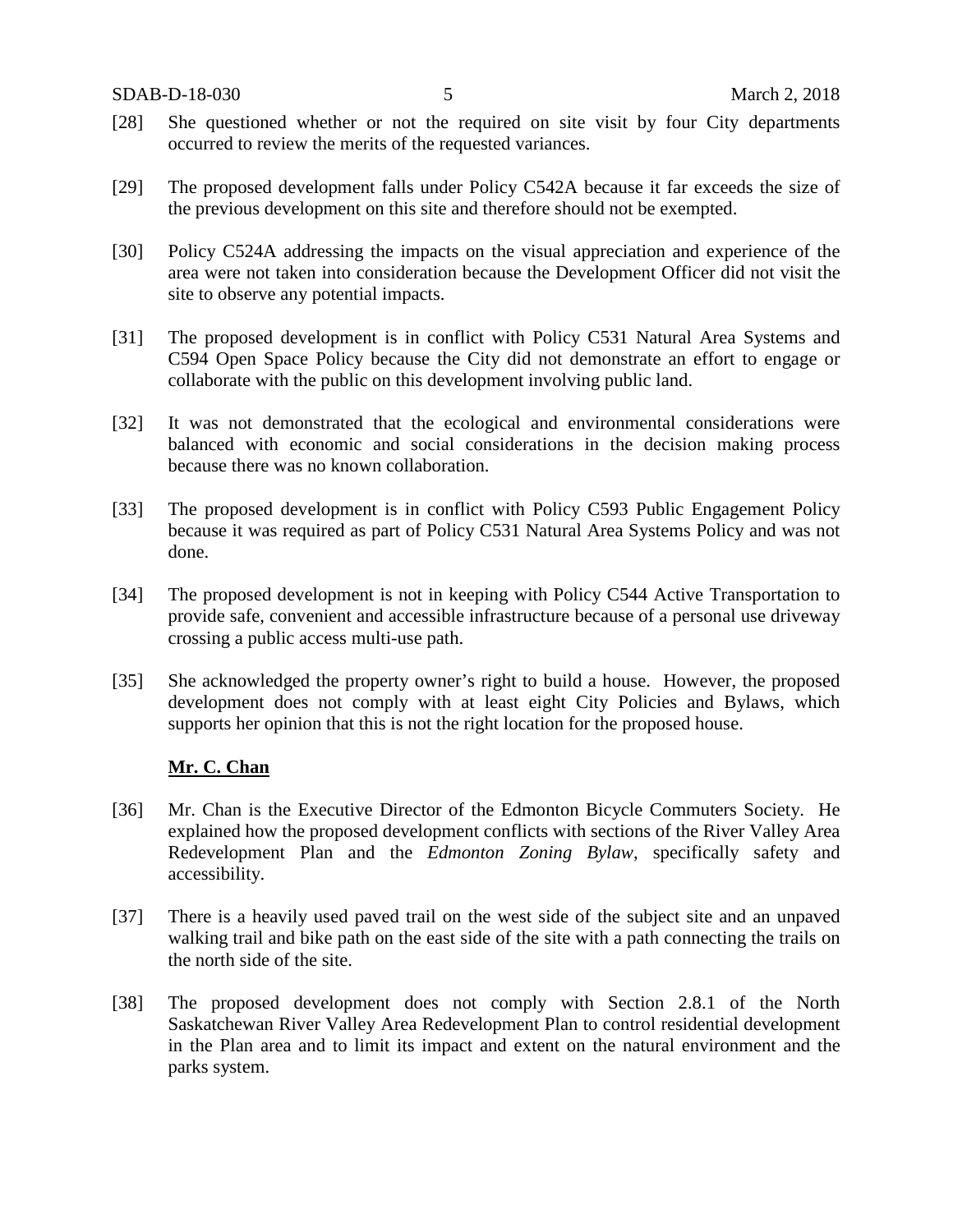SDAB-D-18-030 6 March 2, 2018

- [39] Section 3.2.4 states that it is the policy of this Plan that ravines and river edge lands will be used for low intensity outdoor recreational use.
- [40] Section 3.2.10 states that it is the policy of this Plan to establish pedestrian and other nonmotorized vehicular movement systems, which includes bicycles, cross-country ski trail developments and equestrian trails in selected areas as the primary modes of movement along and through the river valley. There is a private driveway that crosses the main shared use path and the development includes a two-car garage with the potential for as many as four vehicles crossing the path on a regular basis. Larger vehicles and delivery trucks may also access the property, all of which significantly impact the safety of cyclists approaching the intersection. The trail is heavily used by cyclists and pedestrians because of the lack of vehicular traffic and they will feel less safe because of the safety concerns when crossing the driveway.
- [41] A photograph was referenced to illustrate that the shared use path does not have any lighting. Cyclists or pedestrians may see an approaching car because of the headlights but a driver may not see the trail user. Installing lighting would be expensive and would disrupt the natural character of the ravine and impact wildlife.
- [42] Section 3.2.12 of the Area Redevelopment Plan states that it is a policy of the Plan to develop a vehicular distribution and parking system in the river valley that permits access to parking areas but restricts vehicular penetration through recreational and park areas. This policy does not restrict emergency vehicle access required for public safety. The proposed encroachment agreement converts park land into private space and will result in the removal of the closest access point to the ravine. There are other access points but one is extremely steep and the other is located quite a distance away.
- [43] Section 3.2.18 of the Area Redevelopment Plan states that it is a policy of the Plan that recreational facilities will be designed, if feasible, to accommodate access and other requirements for the handicapped. Removal of this access point removes access for the handicapped because the only other access is extremely steep and is too long to be considered accessible.
- [44] The proposed house is much larger and taller than the house that previously existed at this location. The proposed walk out basement will give the appearance of a four-storey house, resulting in an unobstructed view of the house from the trail. Diagrams, photographs and videos were referenced to illustrate the view of the house from the trail. It was his opinion that the proposed development will unduly interfere with the park land and the use and enjoyment of the shared use paths.
- [45] Section 11.2.1(a) of the *Edmonton Zoning Bylaw* states that the Development Officer may approve, with or without conditions as a Class B Discretionary Development, an application for development that does not comply with this Bylaw where the proposed development would not, in their opinion, unduly interfere with the amenities of the neighbourhood or materially interfere with or affect the use, enjoyment or value of neighbouring properties.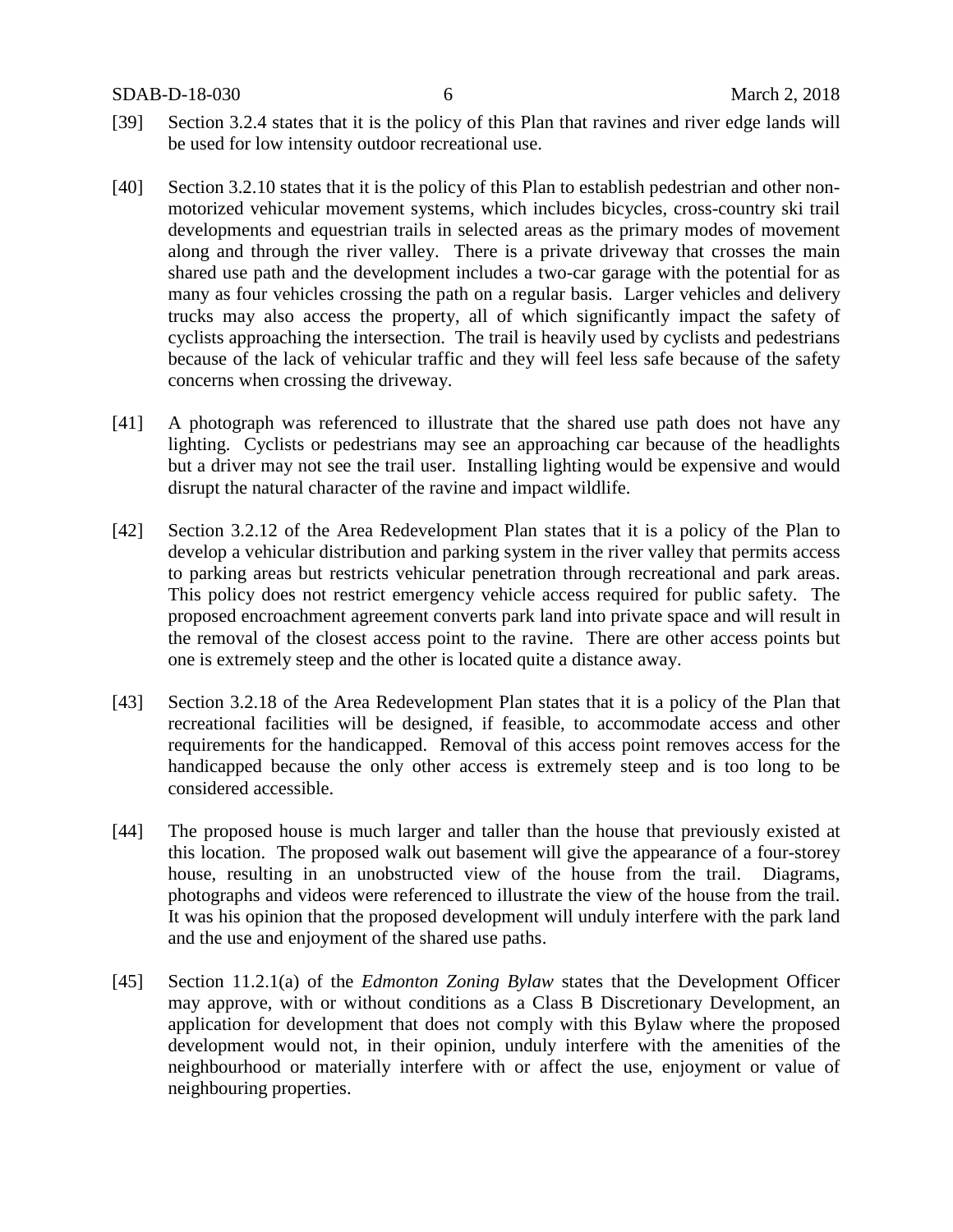- [46] The previous house on this site was used as a rental property for students who are less likely to drive. It was his opinion that the requested variances for this development are inappropriate.
- [47] Section 11.3.1(a) of the *Edmonton Zoning Bylaw* states that, in approving a development permit application, the Development Officer shall adhere to the following: a variance shall be considered only in cases of unnecessary hardship or practical difficulties peculiar to the Use, character, or situation of land or a building, which are not generally common to other land in the same Zone.
- [48] Photographs of the previous house on this site were referenced and contrasted with the view of the proposed new house from the shared path. The proposed development is approximately 10 metres in height, much higher than the previous house.
- [49] The driveway interrupts the shared path and is not in keeping with the Area Redevelopment Plan to preserve natural areas and park land. As well, it is not in keeping with green principles because it crosses a trail that is part of the bicycle priority network.
- [50] The driveway creates sight line concerns and the intersection is on a slope which makes it difficult to stop. It has been 10 years since a vehicle crossed over the trail and users have become accustomed to using the area without any concerns about motorized vehicles.
- [51] Bicycles are the primary mode of transportation in old Strathcona and their use has been steadily increasing over the years.
- [52] It can be expected that the volume of traffic for a large family living in the proposed house will be more than previously experienced.
- [53] Improved trail maintenance has resulted in increased usage of the trail system all year long.
- [54] In response to questions from the Board, Mr. Chan indicated that the pole illustrated in the photographs does have a street light but it is not currently operational.
- [55] He submitted his speaking notes, marked Exhibit D.

## **Mr. R. Harper**

- [56] Mr. Haper has been a resident of the Mill Creek neighbourhood for more than 40 years.
- [57] He referenced photographs of the subject site that he took to get an idea of the scale and size of the proposed house.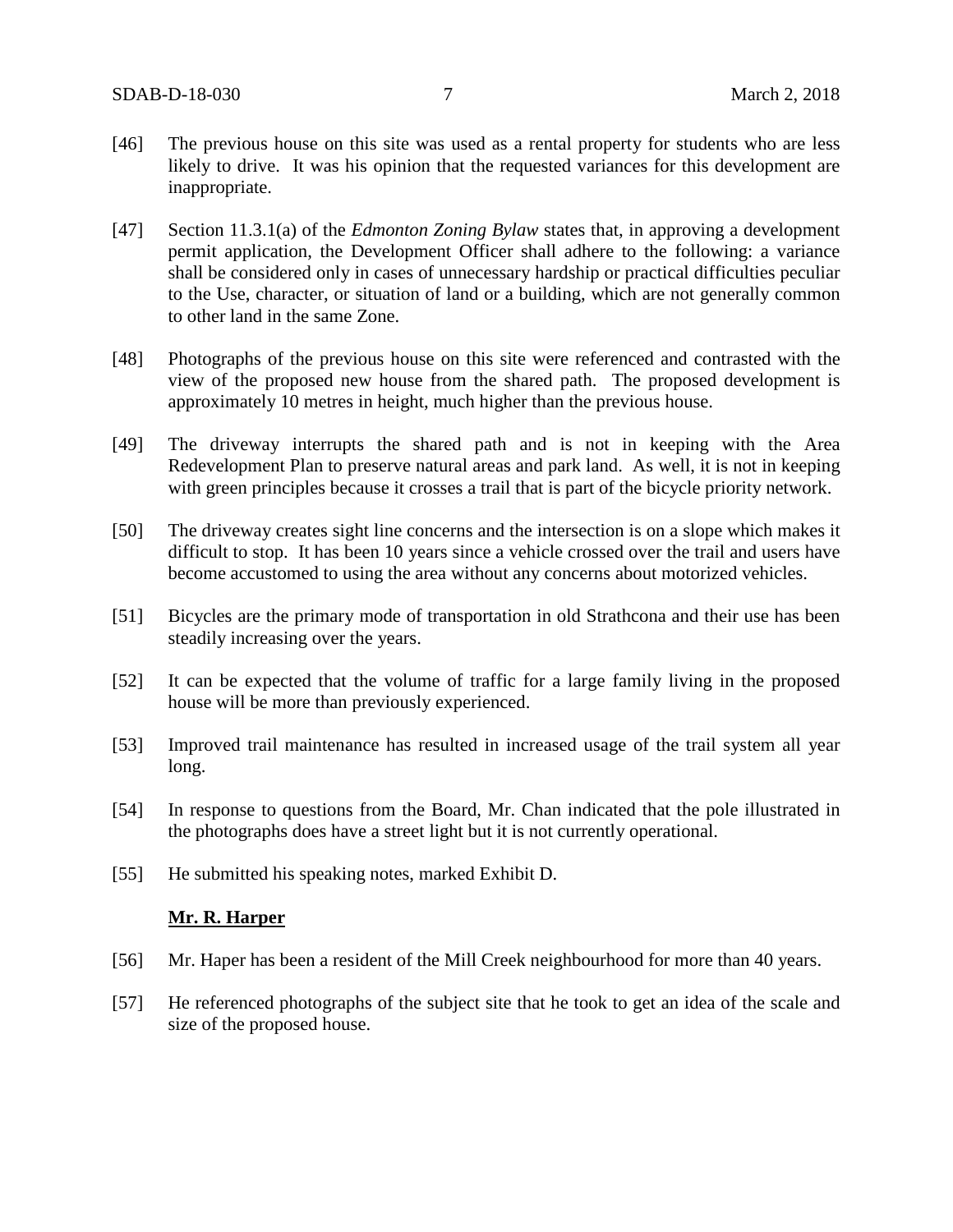- [58] The lots with single family houses from Whyte Avenue to the north end of 98A Street and from 99 Street to Mill Creek are 33 feet wide. Even sideways the proposed house could not be developed on one of these lots.
- [59] The setback variances make it possible to design a massive structure that is not appropriate in this beautiful, natural setting. It is much too big and overpowering. It will impinge on the beauty, serenity and enjoyment of the park. The Mill Creek Ravine Park is everyone's back yard.
- [60] Mr. Harper provided the following information in response to questions from the Board:
	- a) He knew the owner of the previous house on this site. The house was small and surrounded by trees and could not be seen from the trail. The proposed house is much larger and will be visually imposing.
	- b) He did not know if he would still be opposed to the development of a smaller house on this site.
- [61] He submitted his speaking notes, marked Exhibit E.

## **Mr. C. Weir-Chaba**

- [62] He and his family live in a house with a very small yard and the ravine is like his back yard. He grew up taking walks in the ravine with his family.
- [63] He and his friends play in the ravine and he walks in the ravine almost every day.
- [64] Many of the other neighbourhood kids play in the trees and the water in the ravine. All of the children in his school go on a field trip to the ravine twice a year.
- [65] The subject site has always been an empty place to play and the proposed large house will affect the activities that he and other kids do at this end of the ravine. He expressed worry that he and his friends will not be able to bike on the dirt trails in this area because there will be cars coming in and out of the subject property.
- [66] The proposed development will damage nature in this part of the ravine and the animals will leave the area.
- [67] The natural park areas like Mill Creek Ravine will be even more important to families and children as more condominiums are built in this neighbourhood. Park space is for everyone to enjoy.
- [68] He submitted his speaking notes, marked Exhibit F.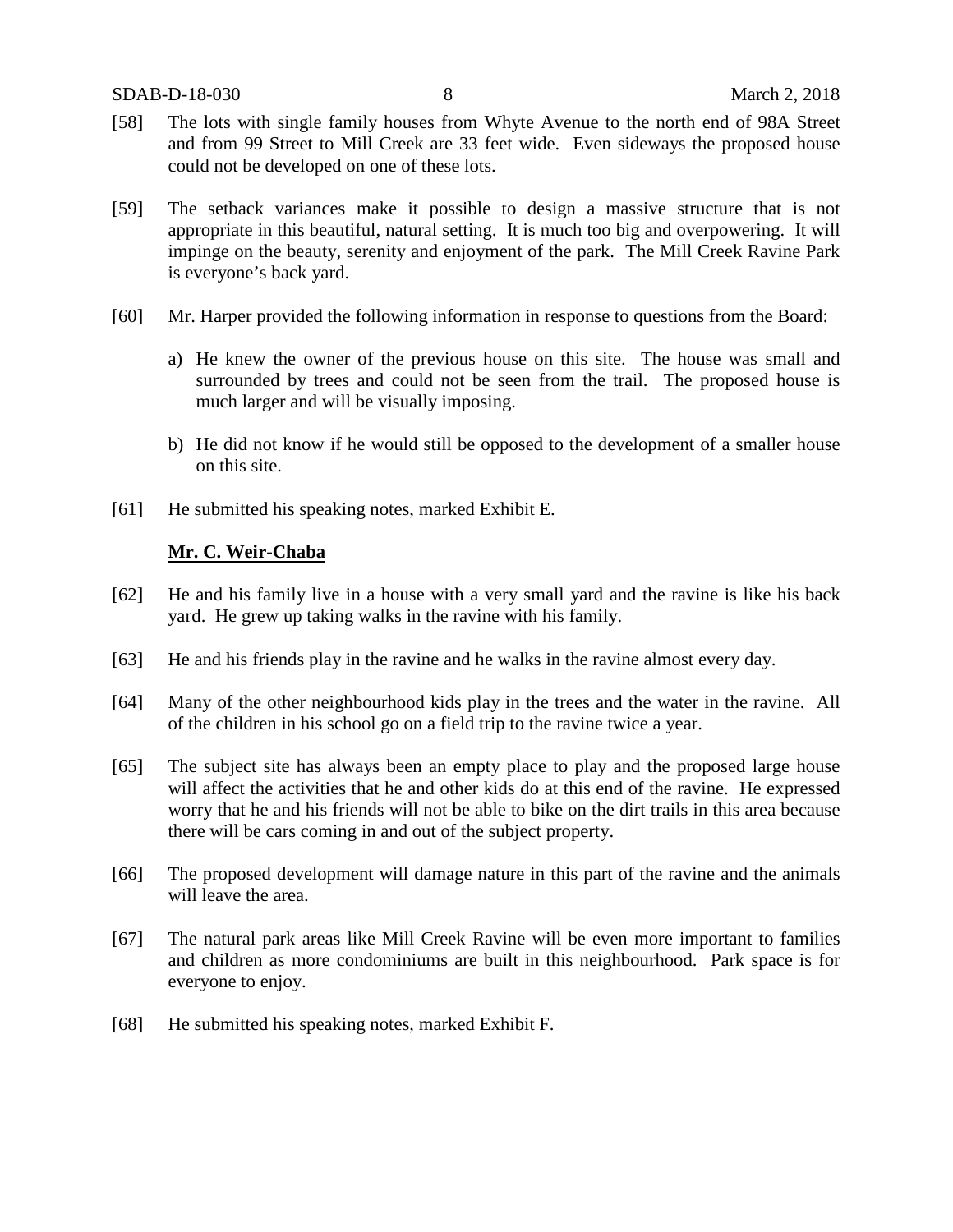## **Ms. M. Madison**

- [69] Ms. Rockwell read Ms. Madison's comments in her absence.
- [70] The history of Mill Creek was reviewed. The little white house that existed previously on this site was built before 1958 when coal was mined in the river valley.
- [71] In 1985 the North Saskatchewan River Valley Area Redevelopment Plan was adopted. The Plan envisioned the major portion of the River Valley and Ravine System for use as an environment protection area and for major urban parks. The Central Area (Rossdale and Cloverdale) envisioned a sensitive mix of land uses—residential, recreational, institutional and commercial—with limited use of the area for residential, transportation, public utility and institutional development. The major goals did not include residential development outside the Central Area.
- [72] Now more than ever people value the Mill Creek Ravine Park as a natural area, recreation area and major bicycle commuting route.
- [73] The City has changed since the little white house was built and since 1985 when the River Valley Area Redevelopment Plan came into existence.
- [74] Higher density housing has come to Strathcona and other nearby neighbourhoods. The *Municipal Development Plan* envisions a compact city that is transit and active transportation oriented. The *Edmonton Zoning Bylaw* is changing, allowing all housing developments to have virtually no required ground level amenity space. More than ever citizens rely on park land to experience nature and maintain their physical and mental health.
- [75] The little white house was compatible with surrounding uses in its era but that era has ended. Even the infrastructure that supported the house has crumbled.
- [76] It is time to put this land to its best and most valued use as park land. It does not make any sense to service the subject site for one family, when it impinges on the use and enjoyment of the surrounding area for so many others.
- [77] The proposed house with its large ecological footprint is not compatible in the Mill Creek Park.
- [78] It is Ms. Madison's suggestion that the City purchase this site.
- [79] Ms. Rockwell submitted Ms. Madison's speaking notes, marked Exhibit G.

# **Mr. D. Findling & his son, Kelen**

[80] Their house fronts the ravine and is located close to the subject site.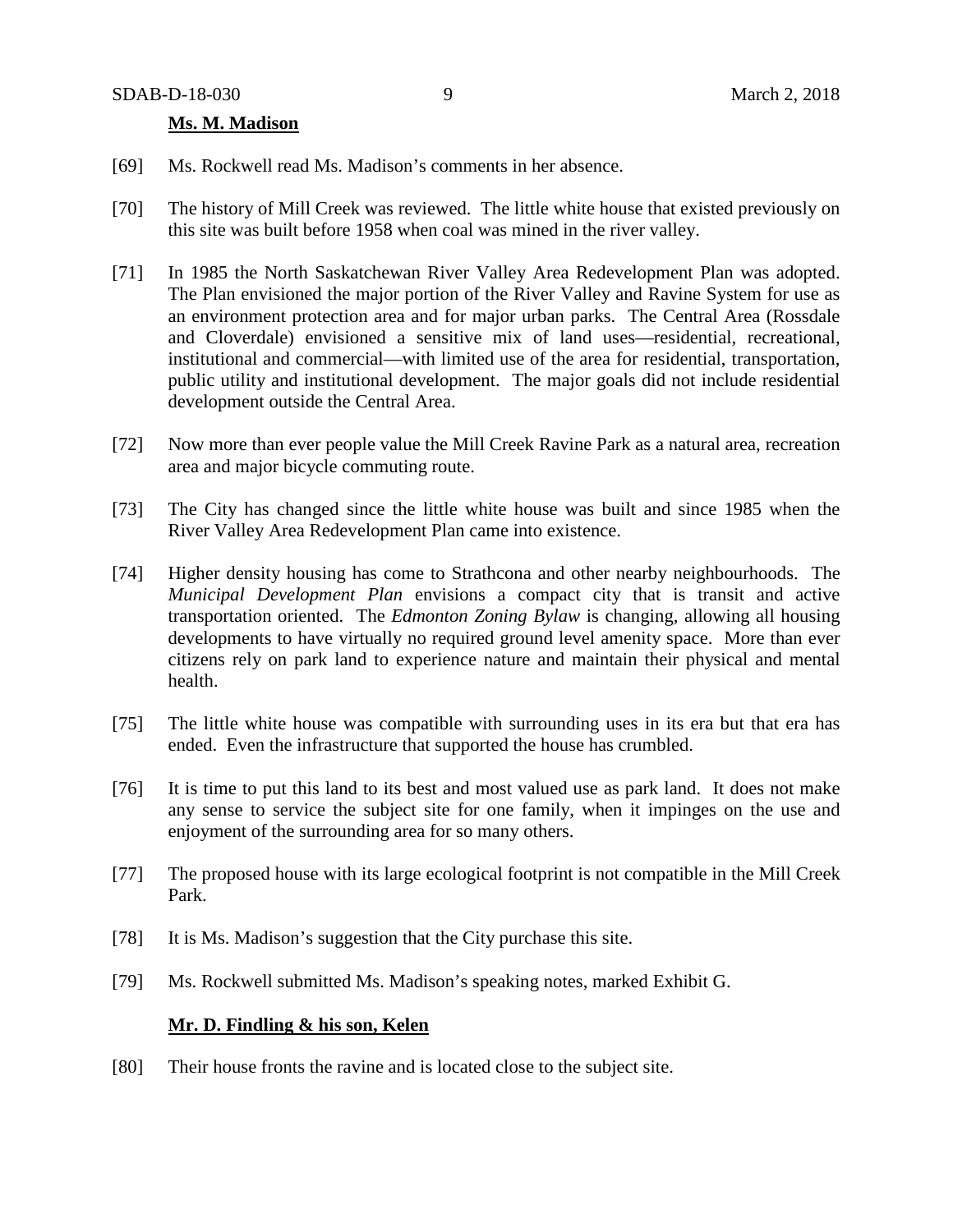- [81] Their house and neighbouring house are located near the ravine park but not in it.
- [82] Both of his children learned to ride their bikes on the path where the City is now considering putting a roadway for cars. This will make the path very dangerous for everyone who uses the park.
- [83] This household will be full of children who will soon be new, inexperienced drivers crossing the path.
- [84] His family skateboards and snowshoes in the park throughout all seasons on both the upper paved path and the lower natural path. The proposed house will greatly disturb the natural beauty of the park.
- [85] Other cities in Canada are very envious of our river valley. The proposed development will compromise the enjoyment of the park for all Edmontonians now and in the future.
- [86] The Board has the opportunity to make the right choice and refuse the proposed development. It was his opinion that more people would be in attendance if proper notice had been provided.
- [87] Mr. Findling submitted his speaking notes, marked Exhibit H.

#### **Mr. M. Cann**

- [88] Mr. Cann has resided in this neighbourhood for 37 years and remembers the previous house on this site.
- [89] The easement required for the proposed garage and concrete driveway will negatively impact his access to the ravine from 93 Avenue.
- [90] He questioned why the City approved the development and wanted the Board to explore alternative solutions.
- [91] The Presiding Officer advised that the Board is an appeal board whose function is to rule on whether or not the development permit should be granted, not to determine whether there is an alternate solution.
- [92] Mr. Cann questioned why this site was not expropriated by the City when other properties have been expropriated along the ravine.
- [93] Mr. Cann provided the following information in response to questions from the Board:
	- a) His solution is a land swap between the City and the owner of the subject site.
	- b) His house is located within the river valley park way.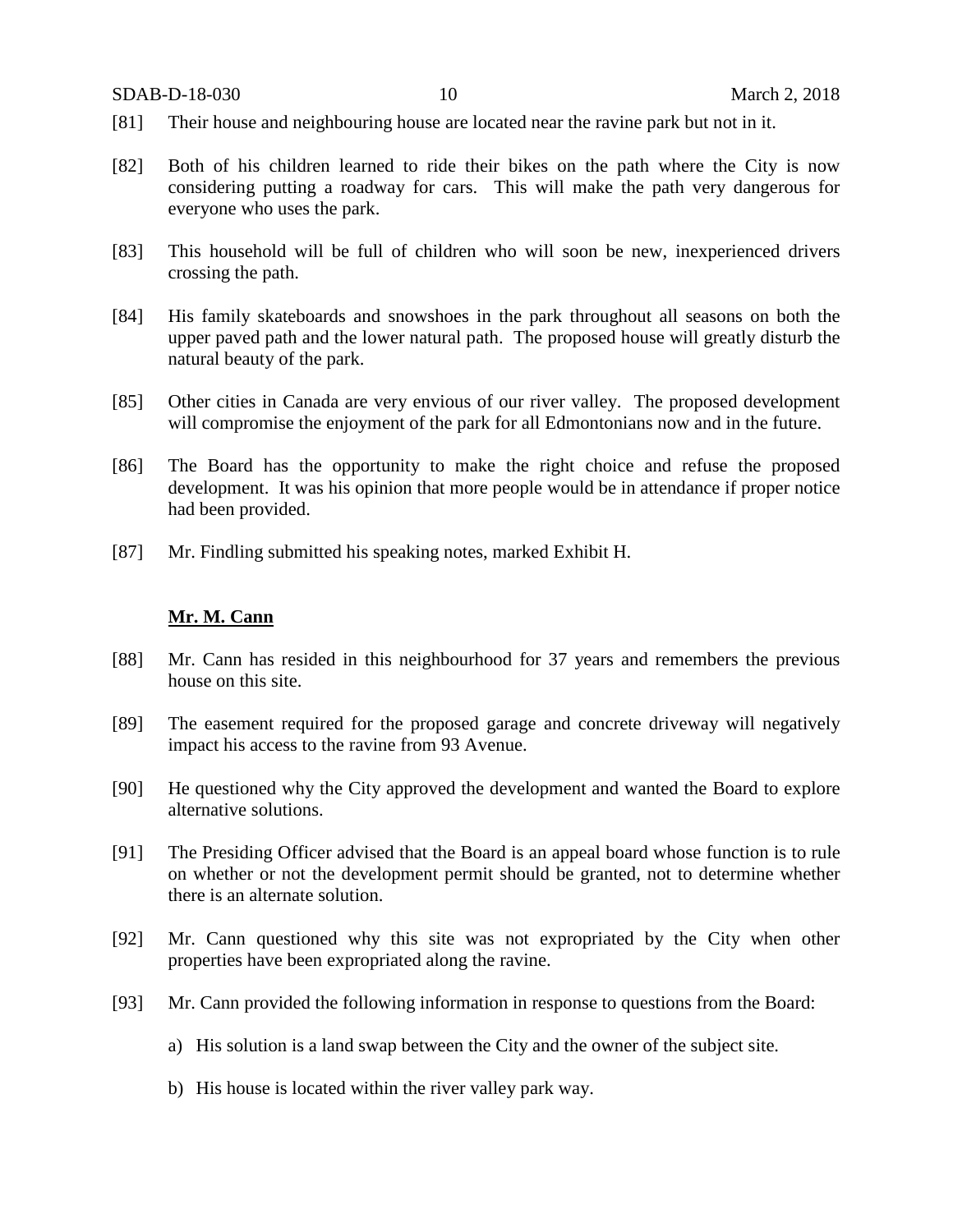## **Ms. S. Campbell**

- [94] Ms. Campbell uses the multi-use path every day and finds it pleasurable being away from traffic.
- [95] The steep embankment that surrounds the bottom of the site is supported by rubble and trees. The site will have issues with erosion and flooding that were not addressed before the permit was issued.
- [96] The City's Geotechnical Engineer has not required any special conditions to allow building on this site. It is hard to believe that anyone actually visited the site before finding that it is geotechnically feasible to build on the site.
- [97] It is hard to see from the maps and photographs that the site itself sticks out from the upper trail. At the north and south end, the embankment drops off 60 feet closer to the multi-use trail on the west.

## **Mr. J. Cranston**

- [98] Mr. Cranston uses the ravine every day and referenced maps to provide regional context for the Mill Creek Ravine watershed and illustrate the considerable development that has occurred between 1950 and 2018, marked Exhibit I.
- [99] Mill Creek Ravine is a prime location for water shed rehabilitation. However, the proposed development would undermine that initiative.
- [100] Mr. Cranston provided the following information in response to questions from the Board:
	- a) He is a professional Geographic Information Systems Analyst.
	- b) He acknowledged that this is one single house but there will be a cumulative impact.

# **Ms. P. Cotterill**

- [101] Ms. Cotterill considers herself affected by anything that happens in the River Valley and Ravine System.
- [102] She is a member of the naturalist community whose mission is to protect the ecological integrity of the river valley.
- [103] She is opposed to any further residential or industrial development in the park land of the river valley and ravines.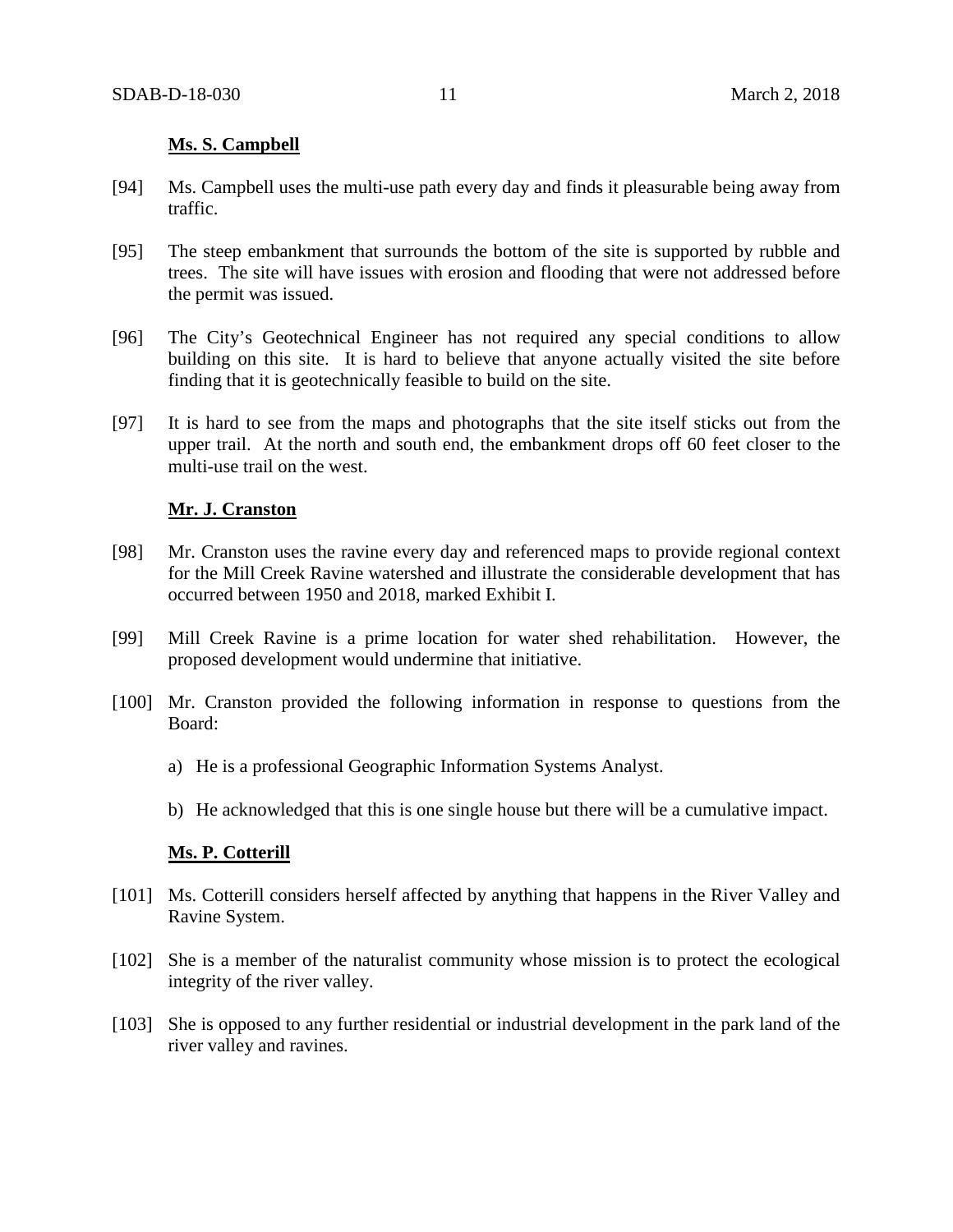- [104] The development, if allowed, will contravene the *Edmonton Zoning Bylaw* and the North Saskatchewan River Valley Area Redevelopment Plan.
- [105] The General Purpose of Zone A-Metropolitan Recreation Zone is to preserve natural areas and parkland along the river, creeks, ravines and other designated areas for active and passive recreational use and environment protection in conformance with Plan Edmonton and the North Saskatchewan River Valley Area Redevelopment Plan.
- [106] Building a large, tall house adjacent to two trails and very close to the creek whose course is likely to vary over time does not seem to conform to a plan that aims to preserve park land.
- [107] Even though a Single Detached Dwelling is allowed as a Discretionary Use, it was her opinion that the intent of both the zoning and plan is to create more park land, not reduce it or its ecological and amenity uses. This is supported by the fact that the City has purchased adjacent property to this site in order to create park land and has attempted to purchase this site from the previous owner. The City is going to rely heavily on park land to provide green space in the future.
- [108] The *Municipal Development Plan* states under the environmental section "Natural Environment: Edmonton protects, preserves and enhances its natural environment by maintaining the integrity and interconnectivity of its natural areas, river valley, water resources, parks and open spaces, recognizing that these elements from a functioning ecological network within the Capital Region." The presence of a large, tall house with reduced setbacks, reduced vegetation cover, reduced infiltration of precipitation, the presence of noise and light pollution, and of people and likely pets, will do little to improve ecological connectivity and habitat function.
- [109] City Council voted last year to spend future funds on the daylighting of Mill Creek. A statement on the daylighting plan notes that Mill Creek is a prominent feature of the river valley system. A new residential building will be counter to this initiative.
- [110] It was acknowledged that the Board has a narrow mandate but it was her opinion that it is important to look at the larger picture when considering the proposed development.
- [111] Ms. Cotterill submitted her speaking notes, marked Exhibit J.

## **Ms. P. Witchart**

- [112] Ms. Witchart is a member of the Wild Rose Ramblers, a walking group that has used Mill Creek Ravine for almost 30 years. They published a guide book featuring the trails in the city, including Mill Creek Ravine.
- [113] The ravine is a treasure and has made an important contribution to the river valley system.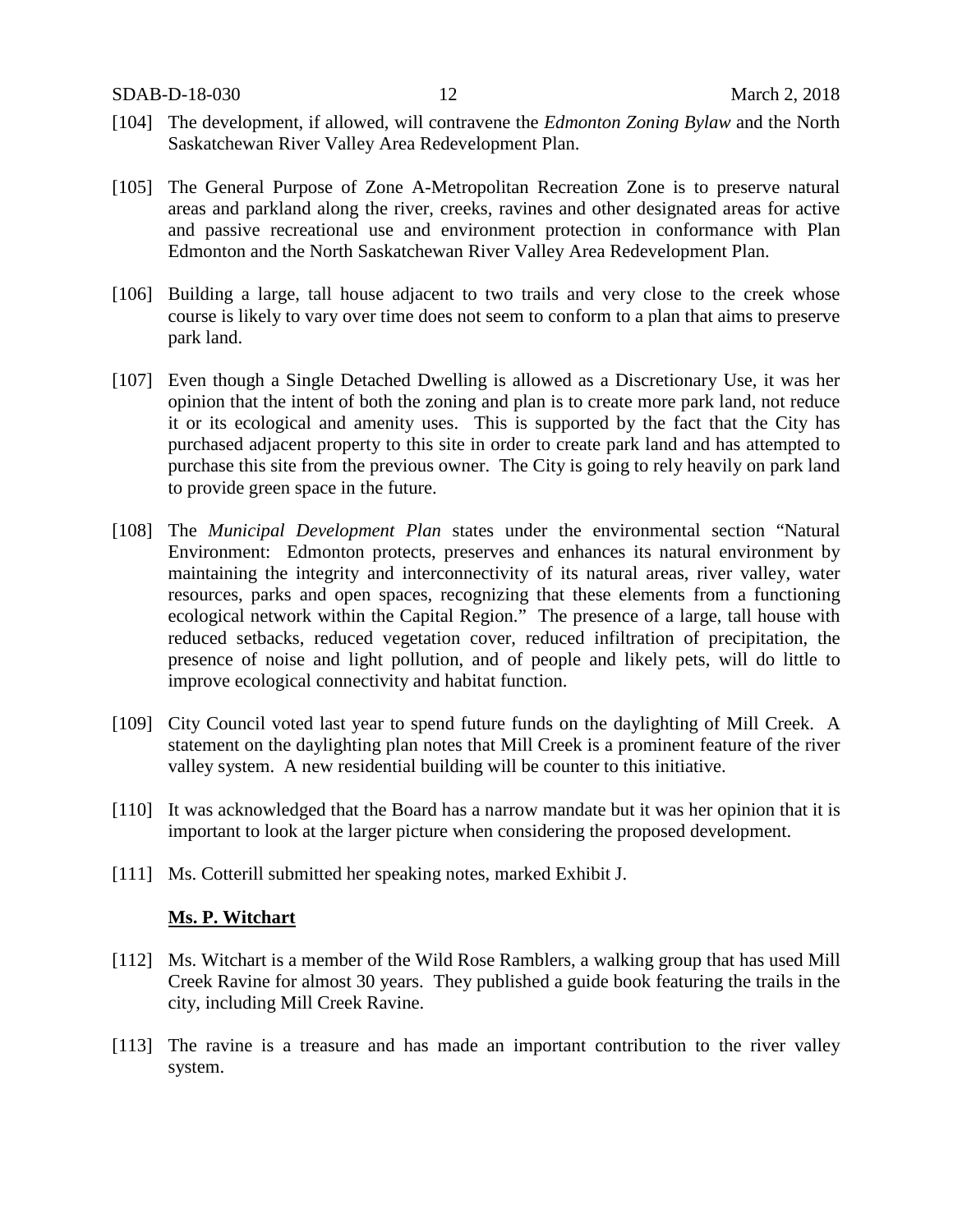- [114] The City with the help of residents realized the value of Mill Creek Ravine as a place for outdoor recreation and eventually removed industry, some houses and railway tracks and constructed new trails for cyclists and walkers.
- [115] The Bylaw 7188, the River Valley Bylaw was adopted in 1985 in order to prevent any further inappropriate development in the river valley while allowing existing isolated residential areas to remain until the opportunity arose to remove them.
- [116] This development permit should be revoked so that the natural amenity value of Mill Creek Ravine will not be compromised.
- [117] Ms. Wishart submitted her speaking notes, marked Exhibit K.

## **Ms. K. Robinson**

- [118] Ms. Robinson is a water resource engineer and questioned whether an environmental assessment for this site had been completed. What has been done to ensure that the construction of this house will not impact the environment?
- [119] The City has shown their commitment on public projects to ensure that environmental assessments are completed for projects in less sensitive areas than this one. This is a highly sensitive ecosystem to which the City has devoted many resources to identify the causes of degradation. Some of these resources include regular water quality monitoring, erosion studies, water quality studies and feasibility studies on methods to improve the water quality long term. It only makes sense that any additional stresses added to this area would be scrutinized at the same level to ensure that absolutely no ecological or water quality impacts will occur as a result of this development.
- [120] The assessment must also include the impacts of construction. The impacts would be immense. Standard erosion and sediment control methods are unlikely to be sufficient to protect the creek from all sediment exposed during construction given the slopes and lack of gutters to collect run off.
- [121] Mill Creek Ravine is a natural buffer for runoff during large storms. Protecting the creek from development was a brilliant move by City planners because it provides an area that naturally provides a buffer for runoff during large storms. The proposed development in this buffer area creates a distinct conflict of interest. Do you allow the ravine to function like it has during a very large storm or do you prevent the function of the buffer capacity of the ravine in order to protect the property of people who have decided to live there? This is the definition of resiliency and a house in the ravine will compromise that.
- [122] What replacement has been designed in that buffer zone to mitigate the lost capacity of resilience? What assurances has the City required from the property owner to cover possible legal fees should any of these impacts be realized and the current or future property owners decide to sue the City for damages to their property?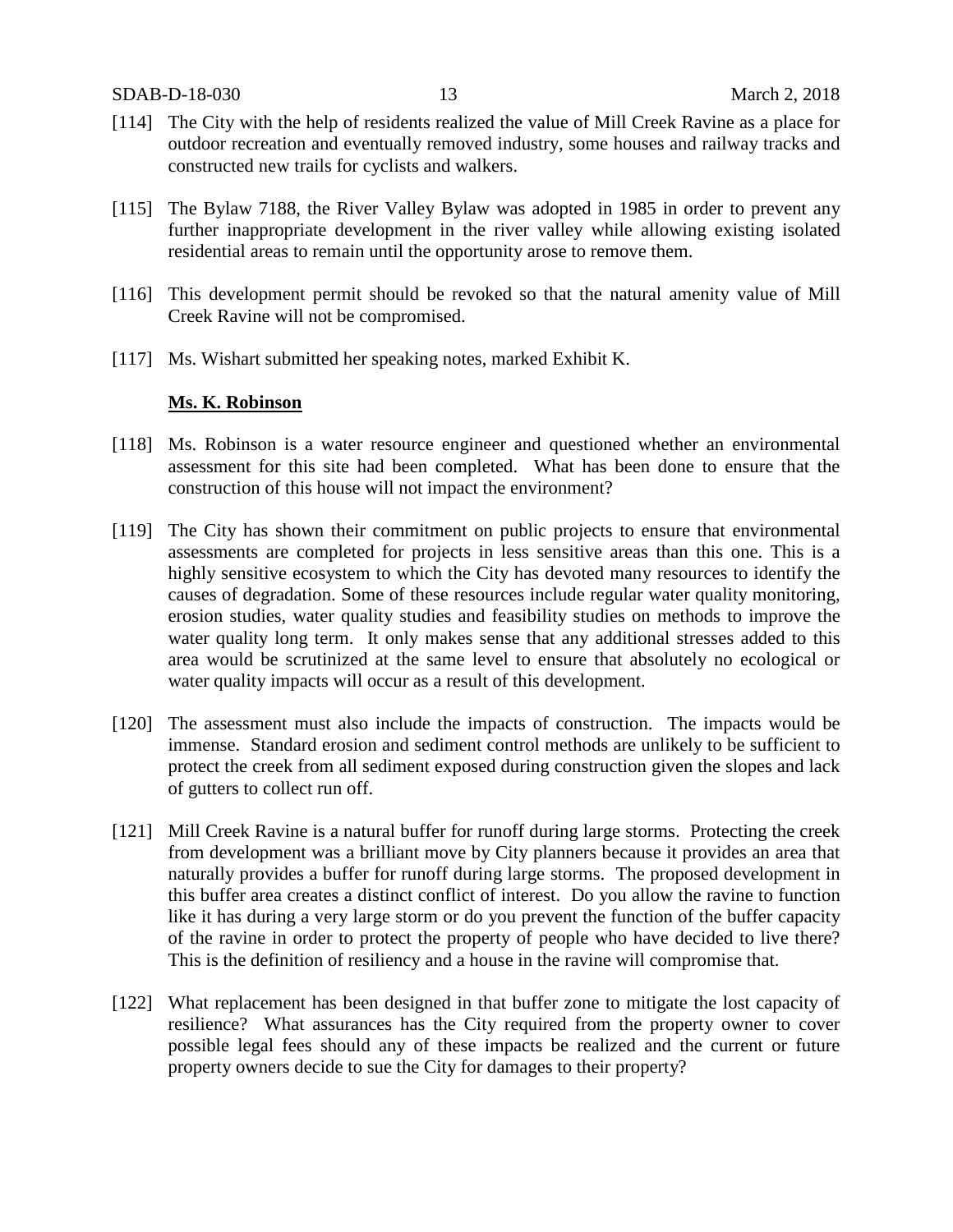- [123] This is not a decision that can easily reversed in the future and the impacts of the decision will be felt by all Edmontonians for decades.
- [124] Ms. Robinson provided the following information in response to questions from the Board:
	- a) She only reviewed the responses to the environmental assessments.
	- b) The statements made by City Administration did not sufficiently address her concerns.
	- c) It was her opinion that the Development Officer did not have a full understanding of the value placed by the City on work previously completed.
- [125] Ms. Robinson submitted her speaking notes, marked Exhibit L.

## **Mr. E. Gormley**

- [126] Mr. Gormley is speaking on behalf of the Edmonton River Valley Conservation Coalition that represents groups and individuals across the city who share the philosophy of supporting conservation and restoration of Edmonton's North Saskatchewan River Valley and Ravine System through a focus on biodiversity, ecology and history. The philosophy reflects Bylaw 7188, the River Valley Bylaw. The first goal of the Bylaw is to ensure preservation of the natural character and environment of the North Saskatchewan River valley and Ravine System.
- [127] They do not support the development of a house in the Mill Creek Ravine or the required variances. The Coalition represents hundreds of users. The proximity of the house to the property lines as well as the overall height and size of the house will negatively impact the use and enjoyment of the ravine. It will interfere with the abundance of trees, birds and wildlife.
- [128] The Coalition endorses and supports the reasons for appeal provided by Strathcona Centre Community League. The development should have been refused because it is too large and too tall and will impede the use and enjoyment of the creek. The easement to allow the driveway to cross over the path will impede the use and enjoyment of public land. The Coalition agrees that the consultation and notification process was inadequate.
- [129] In response to a question from the Board, Mr. Gormley acknowledged that a variance to the maximum allowable height requirement is not required.
- [130] Mr. Gormley submitted a letter, marked Exhibit M.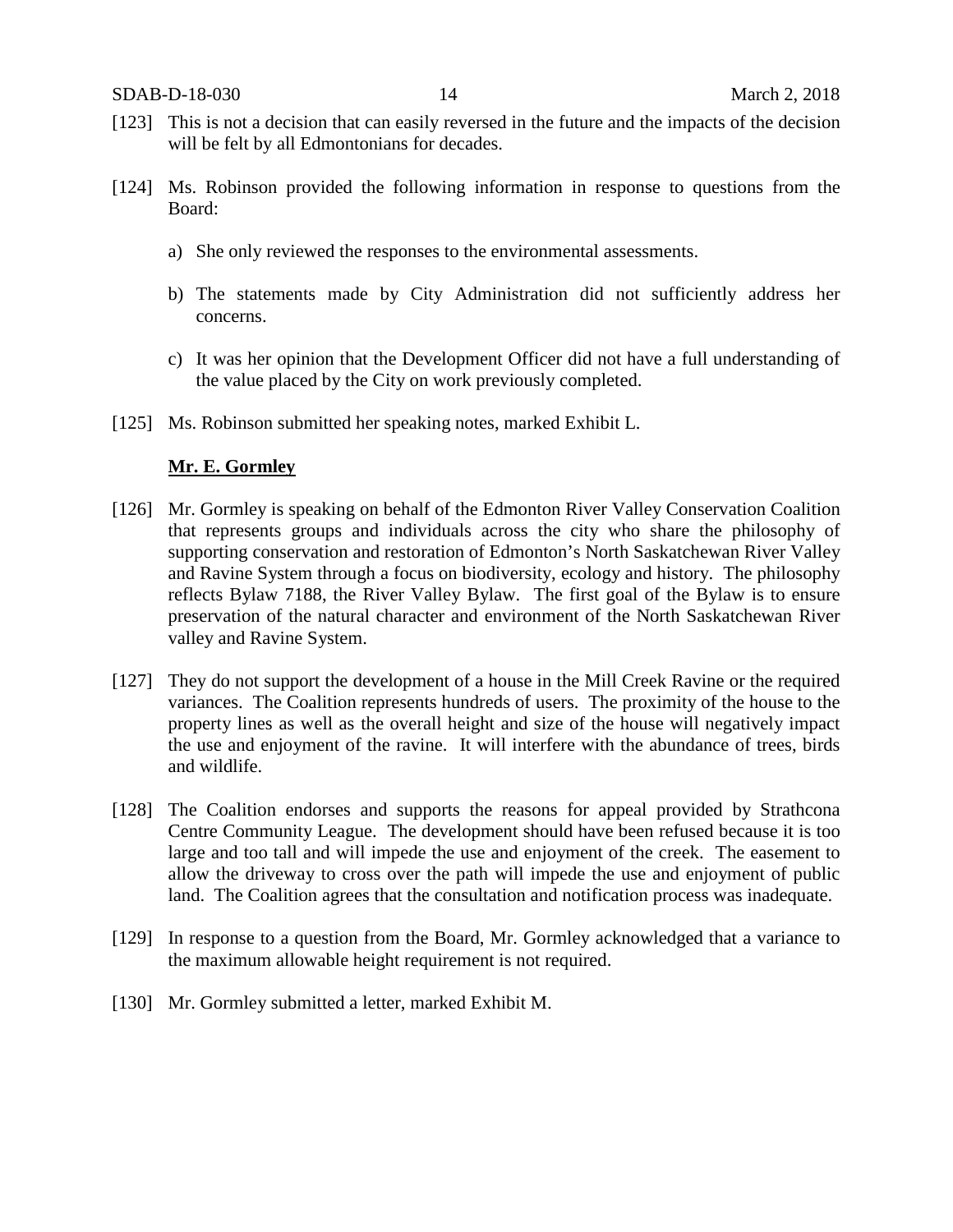### **Mr. C. Richmond**

- [131] Mr. Richmond is speaking on behalf of the Sierra Club Canada, a national environmental organization.
- [132] Photographs and maps were referenced to illustrate that the subject site lies almost exactly in the middle of Mill Creek Ravine, a core ecological area. The required tree clearing to comply with FireSmart protocols will increase the ecological footprint of the development. The setback variances will result in a large four-storey house looming over people walking near the creek.
- [133] Would the development with the required variances have been approved if the site was located between two residences? It was his opinion that such deference should be afforded the adjacent natural area and the thousands who enjoy its beauty.
- [134] Mr. Richmond submitted his speaking notes, marked Exhibit N.

#### **Mr. Ingen-Housz**

- [135] Mr. Ingen-Housz's residence is the closest house to the subject site that still exists.
- [136] The house that was on the lot located closest to the site has been demolished and the lot will be turned into park land.
- [137] He acknowledged the competing values of the park land and the subject site that is privately owned.
- [138] It was his opinion that the process was not done correctly. The required setbacks have been waived to allow a residential use. If the development is not refused, it should be sent back to the property owner for revisions and an access management plan.
- [139] The condition to provide signage for a "Private Road" is not reasonable.
- [140] It was his opinion that the proposed development will materially impact him and his family and there are other options available to develop this site.
- [141] In response to a question, he advised that the only other access to the ravine is from 93 Avenue. He could not provide any further information as to how the proposed development would materially interfere with or affect the use, enjoyment or value of neighbouring parcels of land. He does like to walk his dog in the ravine, which will be less enjoyable because of the location of the proposed large house. The major impact will be when he is using the park, not to the use and enjoyment of his residence.
- [142] He referenced Enclosure II of the Transportation comments, marked Exhibit O.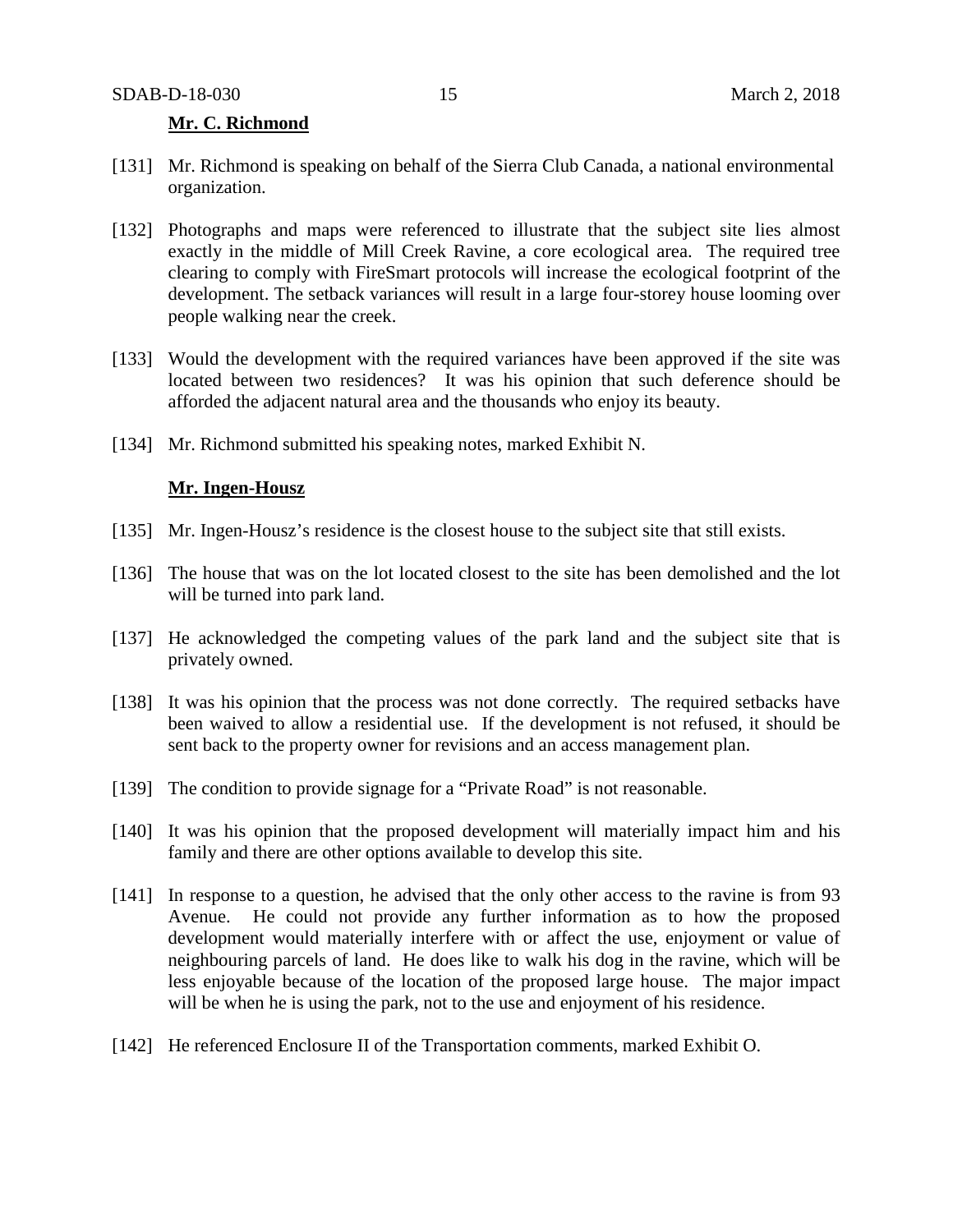### **Ms. I. Berrington –Leigh on behalf of Ms. J. Golub**

- [143] The proposed development will affect her use of the ravine park.
- [144] She is concerned about the damage to trees from machines and equipment that will have to access the site.
- [145] Residents on 93 Avenue will be inconvenienced by mud and noise through the construction period because there is only one way to access the site.
- [146] Designating a private driveway and removing the yellow trail dividing line from the path is not in the best interests of the public and reduces the use and enjoyment of park land and also amenity value in the neighbourhood.
- [147] It was her opinion that the development permit should be revoked because of improper notification.
- [148] Ms. Berrington-Leigh submitted Ms. Golub's speaking notes, marked Exhibit P.
	- *iii) Position of the Development Officer, Mr. K. Bacon and Mr. M. Gunther, Law Branch:*
- [149] Mr. Gunther reviewed the legal framework under which the Development Officer reviewed this development permit application and advised that the City of Edmonton is in a difficult position with respect to this application. The Development Officer approved the proposed Discretionary Use with variances and the City is not in a position to advocate for or against the proposed development any further.
- [150] This is a very unique and unusual piece of land. This is one of three privately owned parcels of land in Mill Creek Ravine that he is aware of located north of Whyte Avenue. For various reasons, the City of Edmonton has not been able to acquire these unique pieces of property. It is important to remember that the subject site is private land.
- [151] Section 617 of the *Municipal Government Act* that outlines the fundamental purpose of development in Alberta applies to this site because it is privately owned. Section 617 states that:

The purpose of this Part and the regulations and bylaws under this Part is to provide means whereby plans and related matters may be prepared and adopted

- (a) To achieve the orderly, economical and beneficial development, use of land and patterns of human settlement, and;
- (b) To maintain and improve the quality of the physical environment within which patterns of human settlement are situated in Alberta,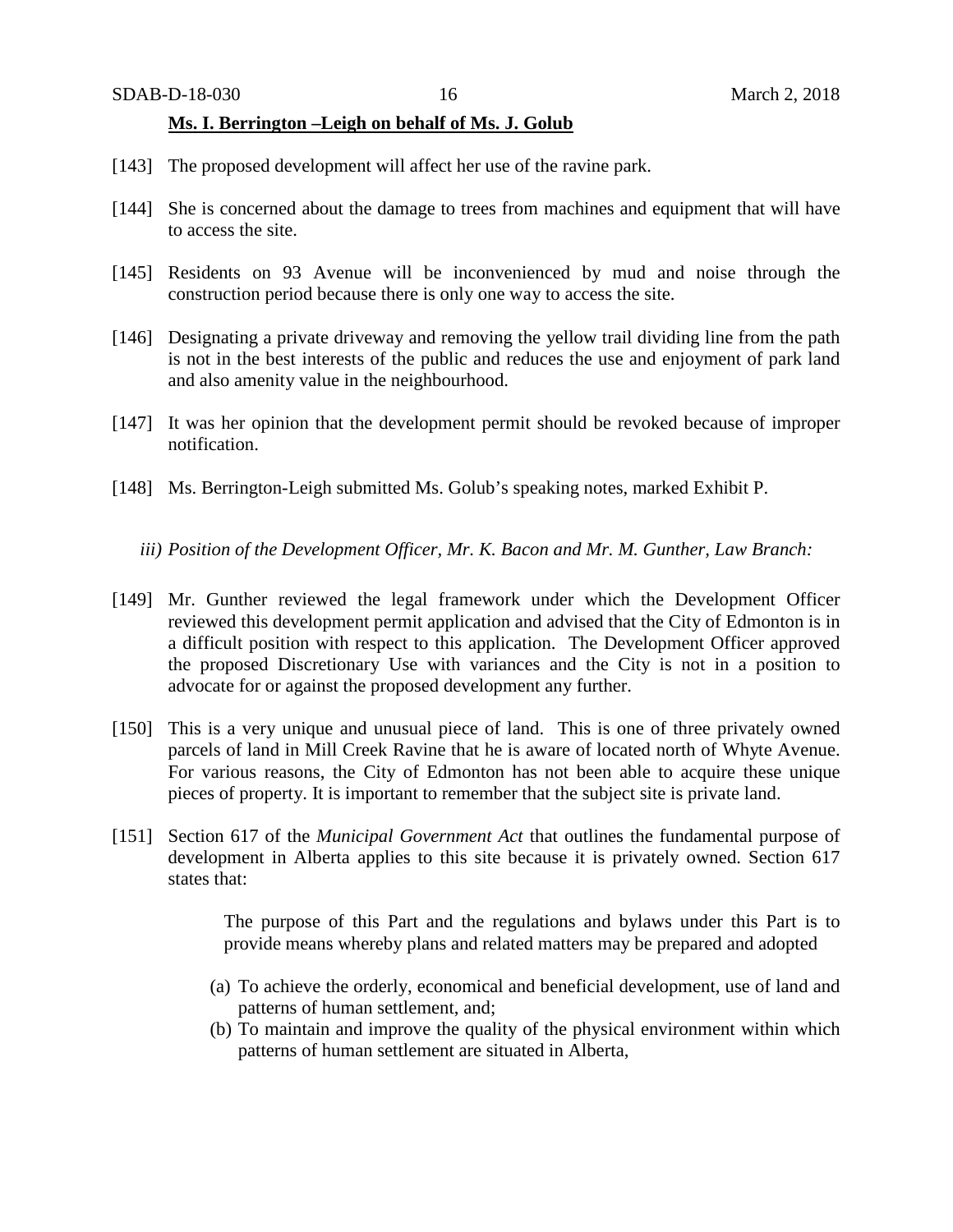Without infringing on the rights of individuals for any public interest except to the extent that is necessary for the overall greater public interest.

- [152] He acknowledged that there is both a public and private interest involved in this development, but the Development Officer must have regard for the applicable legislation when rendering a decision.
- [153] The Board must determine whether or not the proposed Discretionary Use is appropriate and if the required variances meet the test outlined in Section 687(3)(d) of the *Municipal Government Act*.
- [154] The Court of Appeal has not ruled on the definition of a Discretionary Use. It must be determined based on land use considerations which are numerous. The Court of Appeal has ruled that basing a decision on irrelevant considerations outside of land use considerations is an error of law.
- [155] It was his opinion that the objections raised by many who oppose this development are the result of a decision of City Council. City Council made the decision not to acquire the subject site even though they had the opportunity to do so. The Board cannot determine whether or not this land should be park land. If City Council wants the subject site to be park land, the land can be expropriated and zoned AP Public Parks Zone or NA Natural Area Protection Zone, zones that only allow public uses. He referenced *Hartel Holdings Co. Ltd.* v. *City of Calgary*, [1984] 1 S.C.R. 337.
- [156] The test to determine whether or not variances should be granted is outlined in Section 687(3)(d) of the *Municipal Government Act.*
- [157] Mr. Gunther submitted a copy of the notice for the proposed development that was published in the Edmonton Journal on January 2, 2018 to comply with Section 20.2 of the *Edmonton Zoning Bylaw* that outlines the notice requirements for a Class B Discretionary Development. This was marked Exhibit Q.
- [158] The access easement allowing the Respondent to cross parkland to access the site is a registered easement that runs with the subject land. Therefore the Development Officer and the Board have no ability to make any changes to the legal rights contained within that document.
- [159] Mr. Bacon referenced his written submission, marked Exhibit R, and summarized the development permit review.
- [160] The proposed development for a Single Detached House is a Discretionary Use on a privately owned lot located in the A-Metropolitan Recreation Zone.
- [161] The regulations of the *Edmonton Zoning Bylaw* and the North Saskatchewan River Valley Area Redevelopment Plan were referenced during the review process. Policy 3.7.1 of the Area Redevelopment Plan states that it is a policy to recognize existing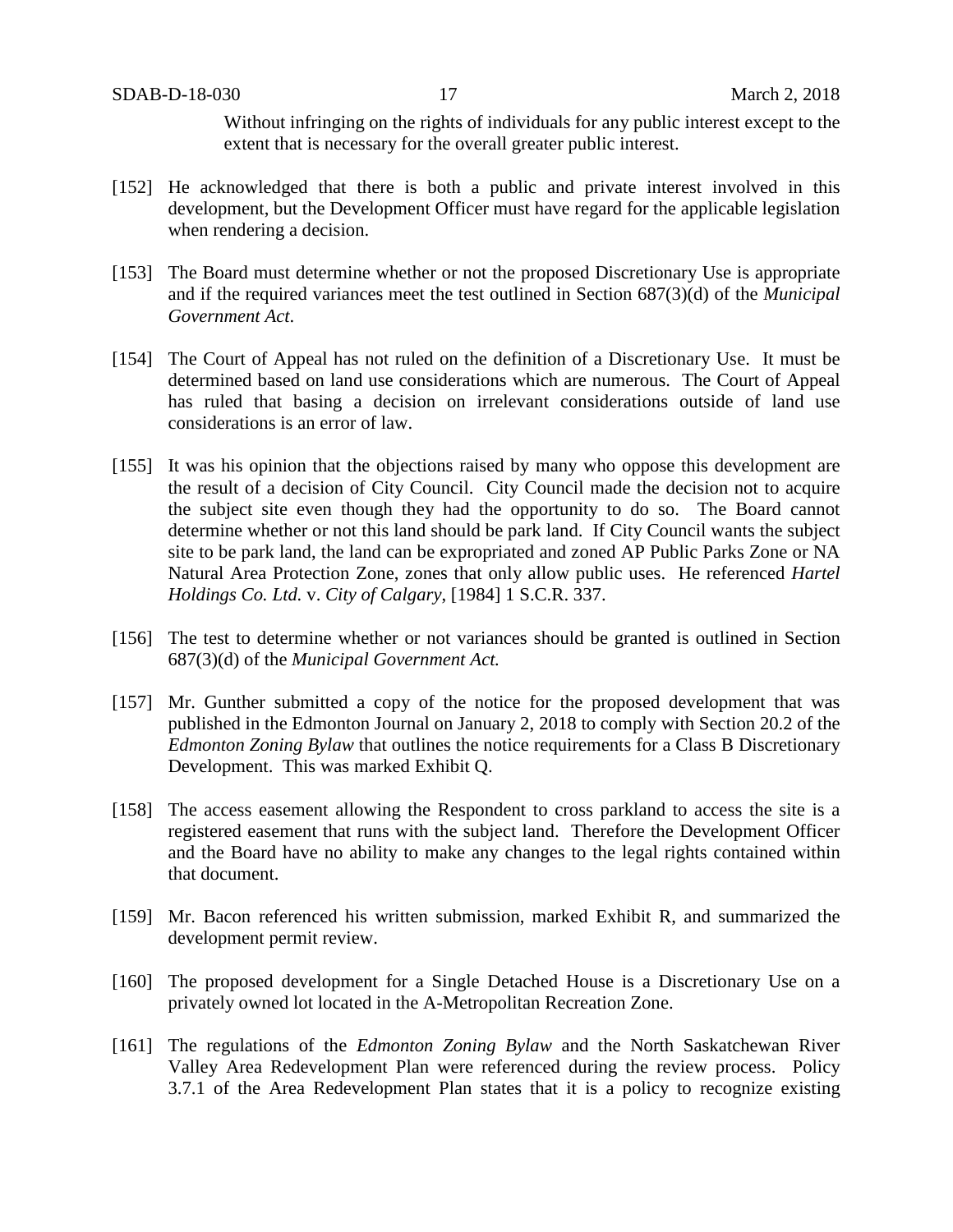residential development and those lands presently districted for residential development outside the Central Area. Policy 3.7.2 states that it is a policy that additional residential lots will not be created, except in the Central Area.

- [162] The subject Site is considered an existing residential development. The site was previously approved as a residential house and this Use was never intentionally ceased or changed via a development permit. Therefore, as an existing residential development, the policies of the Area Redevelopment Plan that prohibit the creation of residential lots in certain areas of the River Valley and Ravine System do not apply.
- [163] An environmental review was required pursuant to Section 540.4(5) of the *Edmonton Zoning Bylaw*. The Respondent satisfied the environmental requirements by submitting an Environmental Site Assessment, Geotechnical Reports and a River Valley – Parks and Biodiversity Review, all of which were reviewed and supported by the appropriate City of Edmonton officials.
- [164] Mr. Gunther and Mr. Bacon provided the following information in response to questions from the Board:
	- a) The site has been vacant since the previous house at this location was destroyed by fire.
	- b) The last approved development permit was for a Single Detached House. The previous use was never intentionally changed and continues despite the fact that the house was destroyed by fire.
	- c) All of the information required for an environmental review was submitted and found to support the proposed development at this location.
	- d) Variance power is provided in Section 11.2 and 11.3 of the *Edmonton Zoning Bylaw*. The policies of the North Saskatchewan River Valley Area Redevelopment Plan were considered as well as the unusual and unique circumstances of the lot.
	- e) The site was considered as an existing residential site pursuant to 3.7.1 of the Area Redevelopment Plan.
	- f) Section 11.3 of the *Edmonton Zoning Bylaw* provides variance power in a case of unnecessary hardship or practical difficulties particular to the Use, character, or situation of land or a building, which are not generally common to other land in the same Zone.
	- g) He chose to exercise this variance power because the subject site is an unusual and unique A-Zoned site. Lots zoned A are typically larger lots, many hectares in size. The surrounding City lot is 55.7 hectares in size while the subject lot is only .046 hectares in size.
	- h) The subject site is a square-shaped lot approximately 20 metres per side. Therefore, application of 7.5-metre building setbacks on all sides would only leave room for a building with an approximate footprint of 40 square metres (430 square feet), rendering the lot undevelopable.
	- i) There are no immediate neighbours living next to the proposed house and therefore no negative impacts on adjacent residential properties. The most affected property owner is the City of Edmonton, who has not objected.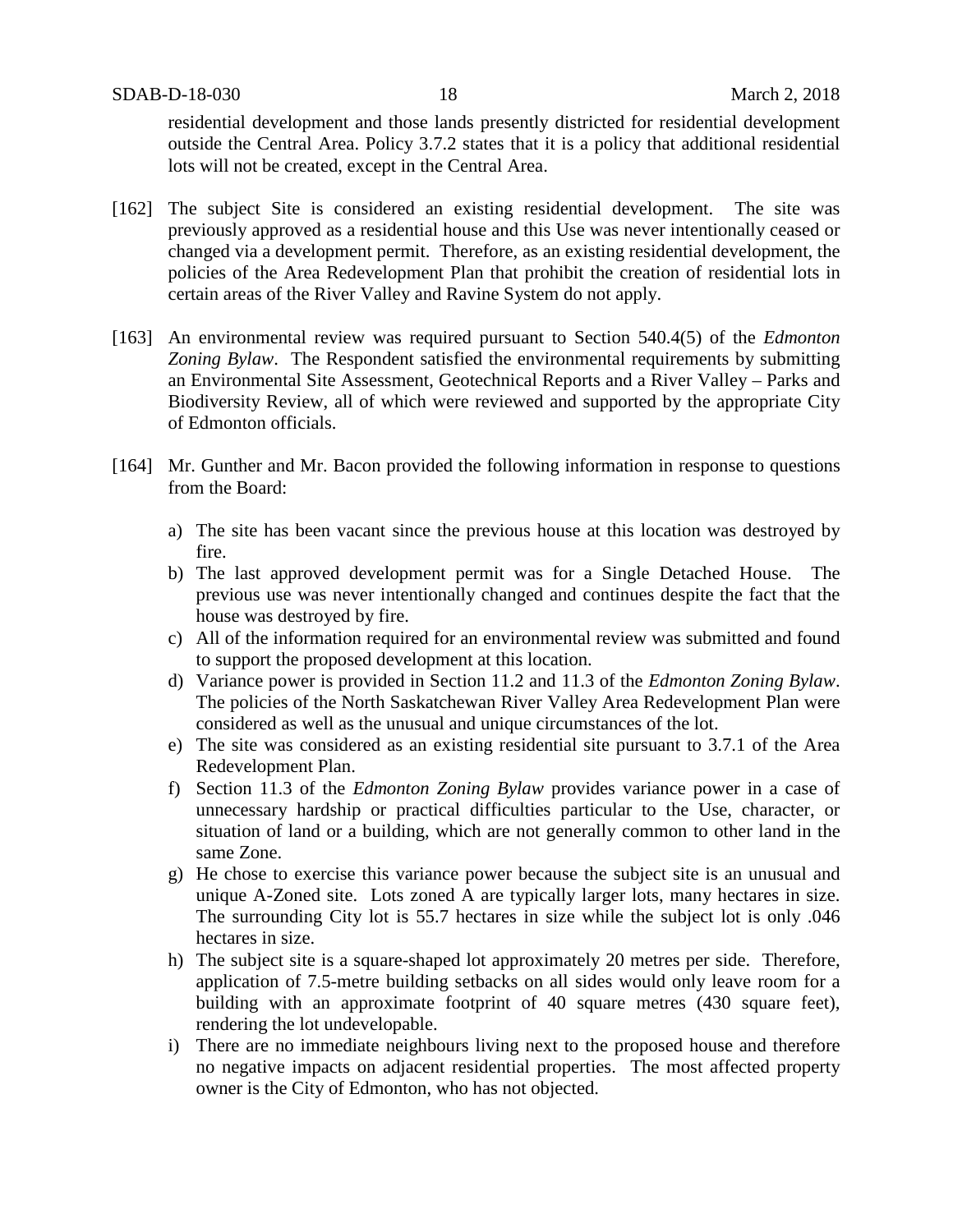- j) The proposed house is located approximately 12.5 metres from the west trail and 13 metres from the east trail and it was his opinion that the proposed development will not unduly interfere with the amenities of the neighbourhood or materially interfere with or affect the use, enjoyment or value of neighbouring parcels of land.
- k) City Policies C593 and C594, Public Engagement Policies, referenced by those opposed to the development do not apply to the subject site because it is privately owned land. Public engagement rights afforded to this site are outlined in the *Municipal Government Act* and the *Edmonton Zoning Bylaw*. Section 20.2 of the *Edmonton Zoning Bylaw* outlines the notification requirements for a Class B Discretionary Development and the appeal hearing provides an opportunity for those in opposition to provide feedback.
- l) The subject site is zoned A-Metropolitan Recreation Zone and therefore the development regulations contained in the Mature Neighbourhood Overlay do not apply.
- m) The access easement is attached to this land and existed for the previous house on this lot. Access has always crossed the trail and the owner has the right to use that access. Access will always exist regardless of who owns the land and a decision of the Board will not impact the access easement. The access easement appears to include the gravel parking area shown on Schedule A of the easement.
- n) There is no maximum allowable Site Coverage requirement contained in the A Zone.
- o) Determining reasonable compatibility is the most appropriate test to use when considering a Discretionary Use.
- p) Setback variances are required in order to develop any reasonably sized house on this lot. The previous house on this lot did not comply with the Setback requirements and the Setback variances required for the proposed house seem reasonable.
- q) Section 4.4 of the North Saskatchewan River Valley Area Redevelopment Plan states that land uses which are presently designated for residential use, under the *Edmonton Zoning Bylaw*, may continue to be used for residential use. The Development Officer interpreted this to mean that any piece of land where a residential development permit existed without interruption, such as the subject site, could continue to be used for residential development.
- r) It was the role of the Development Officer to gather information required for an environmental review of this site. This information was gathered and provided to experts within the City of Edmonton to review. Feedback from these experts was provided to the Development Officer and the Board. This information was available for public review on the Board file.
- s) The Forestry Branch will undertake all of the work required by the FireSmart assessment to clear deadfall and immature trees.
- t) Conditions regarding the drive aisle, barrier, private sign and removing the existing yellow line on the path will be implemented to address safety concerns that have been identified. Physical access to the ravine will not be removed. However, the Board could impose an additional condition that public access from 93 Avenue to the ravine trail be maintained.
- u) This site has been zoned A-Metropolitan Recreation Zone since approximately 1933.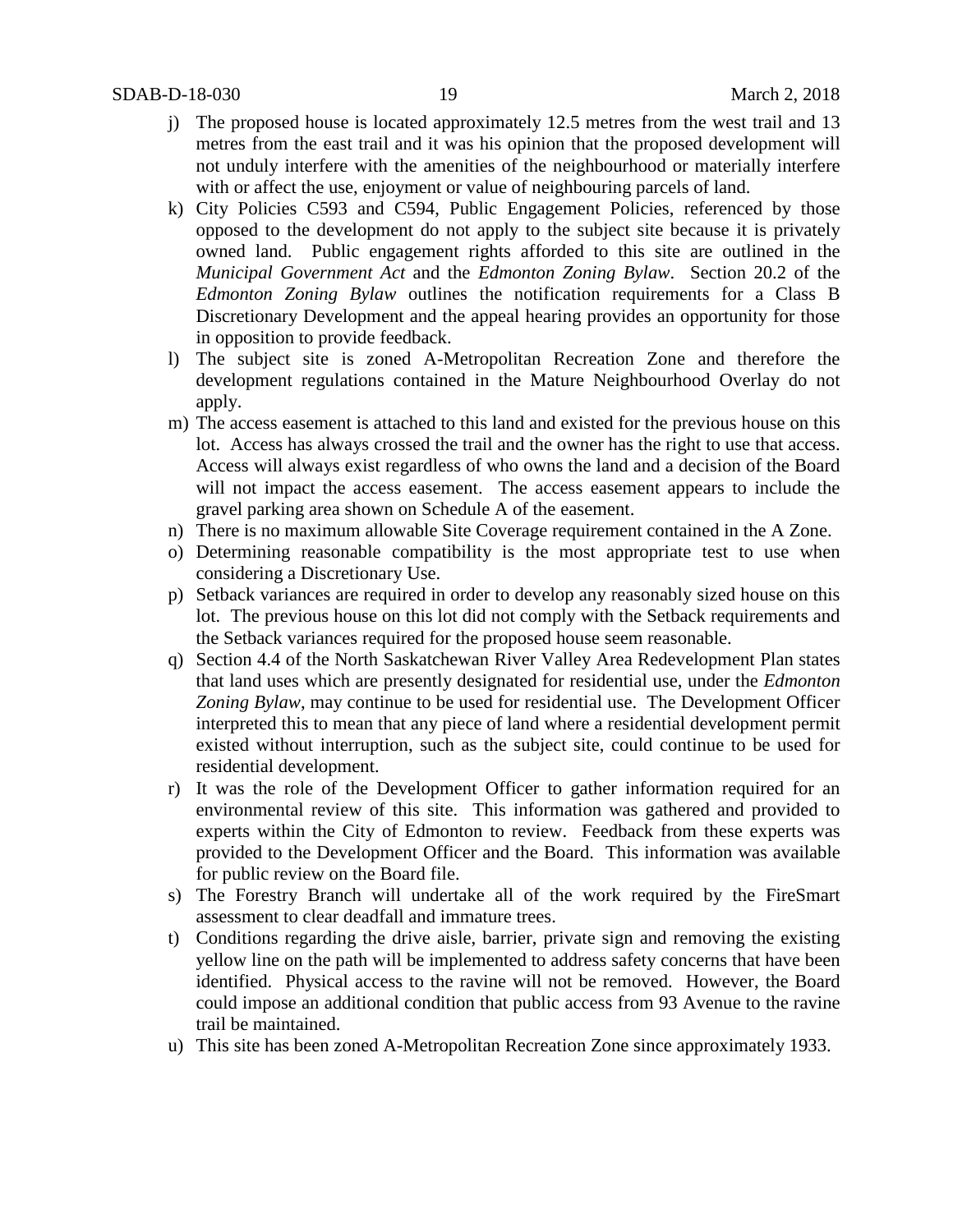- *iv) Position of the Respondent, Mr. R. Weinrich, property owner and Legal Counsel, Mr. R. Colistro:*
- [165] This is a unique property and the dimensions, shape and location create development limitations for the property owner.
- [166] The development permit process was comprehensive and involved numerous City of Edmonton departments. The development permit application was made in September 2016 and the approval was n**o**t issued by the Development Officer until December 2017. The property owner has gone to great lengths to satisfy all of the concerns identified by the City of Edmonton.
- [167] The materials filed by the Development Authority include approval from Transportation Services, Drainage and Fire Rescue Services. Within those approvals are a number of reports addressing soil testing, a slope stability assessment, erosion plan and a FireSmart Assessment.
- [168] Through the circulation process and with input from other City departments, the property owner is going above and beyond when choosing building materials. Because of the unique location, the house will be constructed of concrete and construction of the walls will occur off site in order to minimize any damage during construction. A sprinkler system will be installed in the house.
- [169] It was noted that much of the opposition to the proposed development included generic statements about the river valley and the potential impacts. However, not a lot of evidence was provided as to how the proposed development would specifically have a negative impact. Several of the photographs and images of the proposed development referenced by those in opposition appeared to be distorted and out of scale and therefore did not accurately reflect how the proposed development would look when construction was complete.
- [170] The Court of Appeal has referenced the text of Professor Laux when considering Discretionary Uses. The test is whether the proposed development is reasonably compatible with neighbouring uses. It is important to remember that the proposed development is privately owned land. This is not a situation where the City of Edmonton has decided to allow development on publicly owned park land.
- [171] The proposed development is reasonably compatible with surrounding uses and the development regulations contained in the Mature Neighbourhood Overlay do not apply to this site because it is zoned A-Metropolitan Recreation Zone.
- [172] The proposed house complies with the maximum allowable height requirements and, although there are no maximum Site Coverage regulations in this Zone, the house is not over built. The proposed Site Coverage of 41 percent is consistent with other residential zones that allow maximum Site Coverage of between 40 and 45 percent. Although the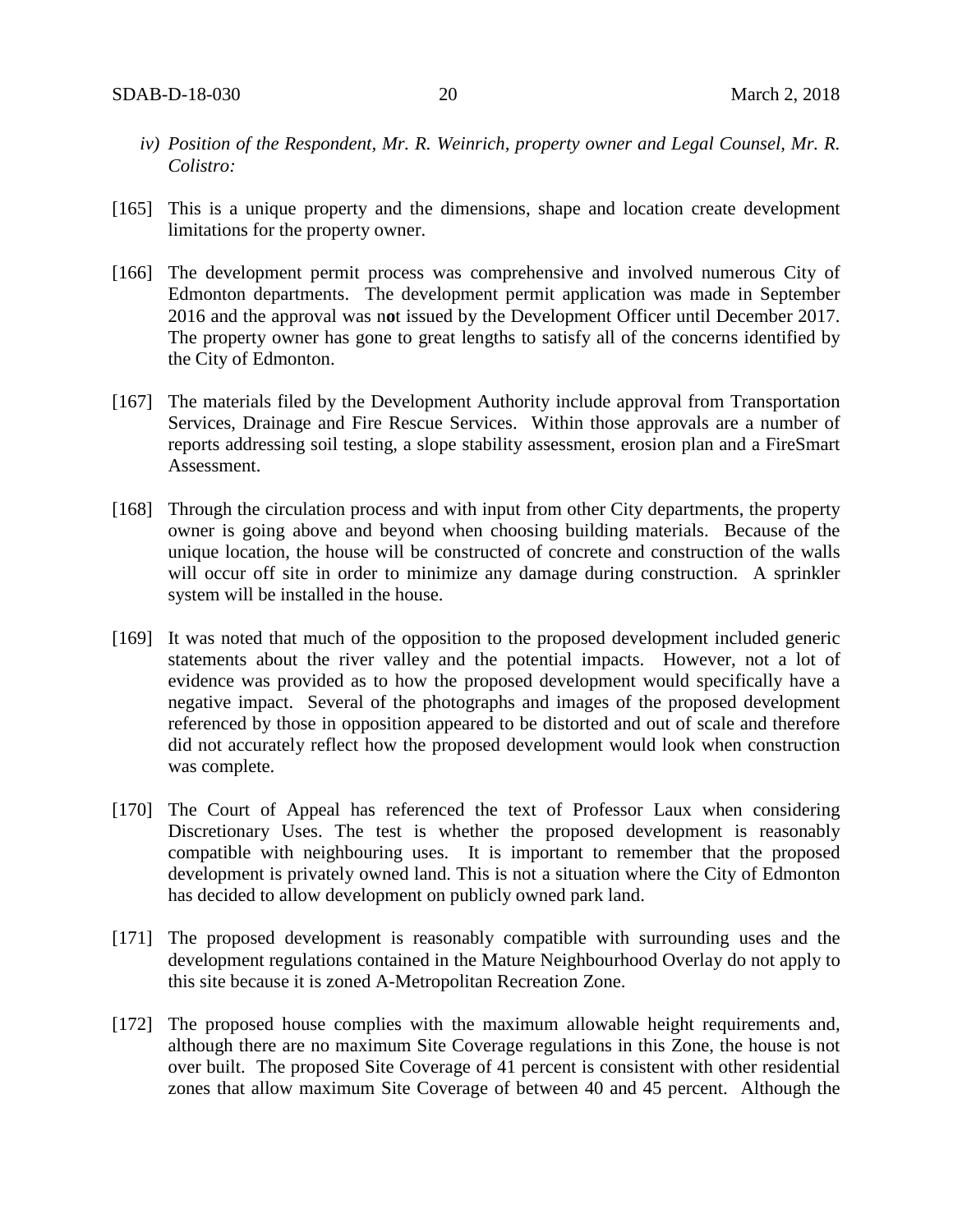proposed house is larger than the house that previously existed on this site, it is not out of scale for the lot.

- [173] The footprint of the proposed house is 1200 square feet and the previously existing house was approximately 900 square feet in size.
- [174] As illustrated in the aerial photograph contained in the Development Officer's report, the subject site is a very small parcel of land located in the forest of the river valley and the proposed single family house will not detract from the vastness of the surrounding forest.
- [175] Aerial photographs were referenced to show two other existing single family houses located in forested ravines. One of the houses is close to a trail with vehicular access across the trail.
- [176] The subject site does not have access to a road. The access easement was granted at the time of subdivision to provide access to the site.
- [177] Photographs of the subject site were referenced to support their opinion that the impact of the proposed development is over stated. Even if a trail user can see the house, it will only be seen for a very short period of time. There is a paved trail located above the subject site closer to 93 Avenue and a gravel path below the site closer to the ravine. A photograph of the view of the subject site from the gravel trail included the existing power pole to provide a sense of scale. The treed bank between the gravel trail and the site is much higher than an average person and will limit the view of the house. The photograph taken from 93 Avenue looking towards the lot illustrates that the house will be tucked in behind some mature trees that will provide some screening to those using the paved trail.
- [178] The rights contained in the access easement allowing the Respondent to cross the paved trail are independent of the development permit. The property owner can access the site whether or not a house is built on this lot. The access easement does not cut off public access to the trails. The development permit does not provide any access rights that do not currently exist.
- [179] The concerns raised about vehicles crossing the trail have existed since the access easement was granted. It is a condition of the development permit that an access management plan must be prepared and submitted. Safety concerns can be addressed through signage. The condition in the development permit requiring the removal of the existing yellow centre line on the drive aisle with the easement and the posting of signage are required to avoid confusion for users of the trail.
- [180] Photographs were referenced to illustrate that these same types of measures have been undertaken at other locations along the trail system, specifically WC Bateman Park and Mill Creek Ravine Pool.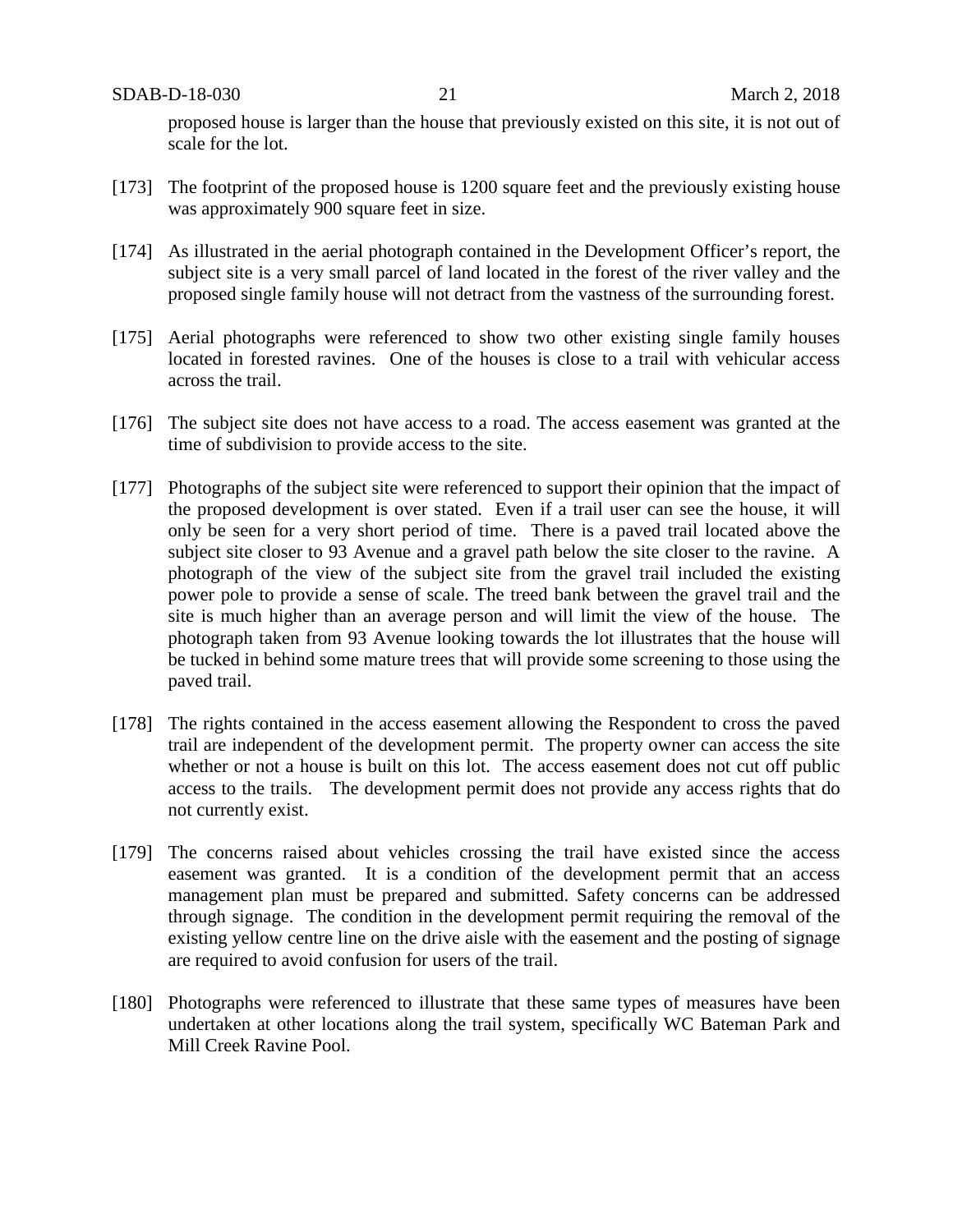- [181] Those in opposition to the proposed development did not provide any quantitative data to support their concerns about the safety of the trail crossing.
- [182] Section 687(3)(d) of the *Municipal Government Act* outlines the test for the Board when considering variances. The Board used a notification radius of 120 metres that captured two, maybe three lots being used as residential properties for Single Detached Housing. It is therefore highly unlikely that the proposed Single Detached House will affect any property values. The City of Edmonton owns the immediately adjacent land and therefore would be most affected by the proposed development. The City has voiced no objection to the development.
- [183] The Board has to consider the extent to which those in opposition are impacted by the proposed development. Strathcona Centre Community League is the Appellant although the subject site is not located within the boundaries of that Community League. In addition, many of those who spoke in opposition to the proposed development do not reside in this neighbourhood.
- [184] The Development Officer addressed the long standing history of a residential use on this site that continues even though the previous house was destroyed by fire. The residential use for this site has never been changed.
- [185] A Single Detached House existed on this site before the trail system was developed. This development permit application is for a Single Detached House on a site where a Single Detached House previously existed.
- [186] A previous decision of the Board was referenced. It was acknowledged that Board decisions are not binding but it was noted that there should be some consistency. SDAB-D-08-276 dealt with the refusal of a development permit for the construction of a Single Detached House on a site zoned AG-Agricultural Zone. The Board approved the development permit and found that the lands had been privately held for a number of years without any attempt to purchase the land by the City of Edmonton. This case is similar in that the subject site is private land that has been vacant for many years without any attempt by the City of Edmonton to acquire the land.
- [187] A Court of Appeal decision, *Sihota v Edmonton (City),* 2013 ABCA 43 was referenced because it addresses the need to have consistency in land use planning. In that case, the Board had denied the appeal because it was determined that the proposed building alteration was to a Use that was neither Permitted nor Discretionary. However, the Development Authority had previously approved the same Use and that Use had existed on the site for many years. The Court of Appeal overturned the refusal of the Board and found that the doctrine of issue estoppel applied.
- [188] Issue estoppel should also apply in this case. This appeal deals with the same Use that was previously allowed on this site. It would be unfair to refuse to allow a Single Detached House Use on this site now when that same Use had been allowed previously.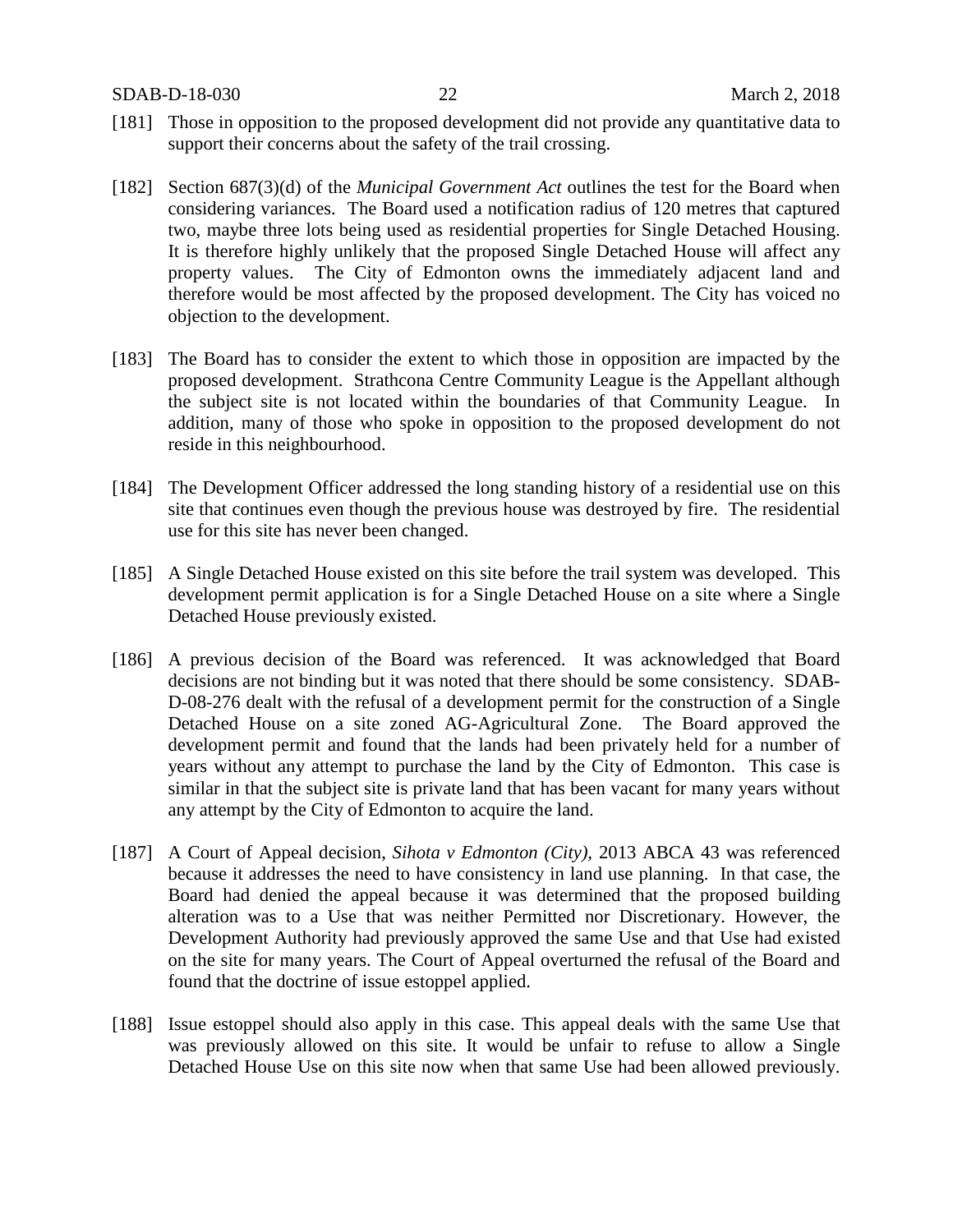The Board still has the authority to consider whether or not the variances are appropriate but it would be wrong to say that this Use should not be allowed.

- [189] The proposed development complies with Policy 3.7.1 and 3.7.2 of the North Saskatchewan River Valley Area Redevelopment Plan because there has never been any attempt to change the Use. The proposed development will simply replace a previously existing house that was destroyed by fire.
- [190] Section 4.1 of the Area Redevelopment Plan states that lands that are privately owned may continue to be used for those uses listed under A-Metropolitan Recreation Zone, Section 540 of the *Edmonton Land Use Bylaw.*
- [191] The Development Officer provided a thorough and comprehensive review of the required variances and how it was determined that they are appropriate.
- [192] This lot is in an unusual location and the shape of the lot makes it difficult to develop without variances. The previously existing house required variances. The Front Setback variance is required in order to position the house as far away from the creek as possible. The Side Setback variances are necessary because the small size of the lot would not permit the construction of a house otherwise. The house will be behind large mature trees that will provide screening.
- [193] It is difficult to understand how the required Setback variances would have a material impact because the site is located approximately 100 metres from the closest residential property. A Site Coverage variance is not required and the use of the adjacent trails will not change. The proposed development complies with the maximum allowable height requirements. Based on the findings of the FireSmart assessment, the decision was made to use sod close to the proposed house and incorporate the existing trees and vegetation to provide landscaping. The removal of dead trees and debris will be directed and completed by the City of Edmonton Forestry Department.
- [194] It was reiterated that notice regarding the proposed development was published in the Edmonton Journal and that the environmental review required by the Development Officer was satisfied by the Respondent and supported by the City of Edmonton.
- [195] Mr. Colistro provided the following information in response to questions from the Board:
	- a) The previous owner contacted the City when the decision was made to sell the property. However, the City made the decision not to purchase the property and it proceeded to a private sale.
	- b) It was not possible to obtain a copy of the development permit for the previous house. However, it was determined from the real property report that Setback variances were required.
	- c) The proposed living space is approximately 300 square feet larger than the previous house. Although the proposed house is larger, the Use remains the same.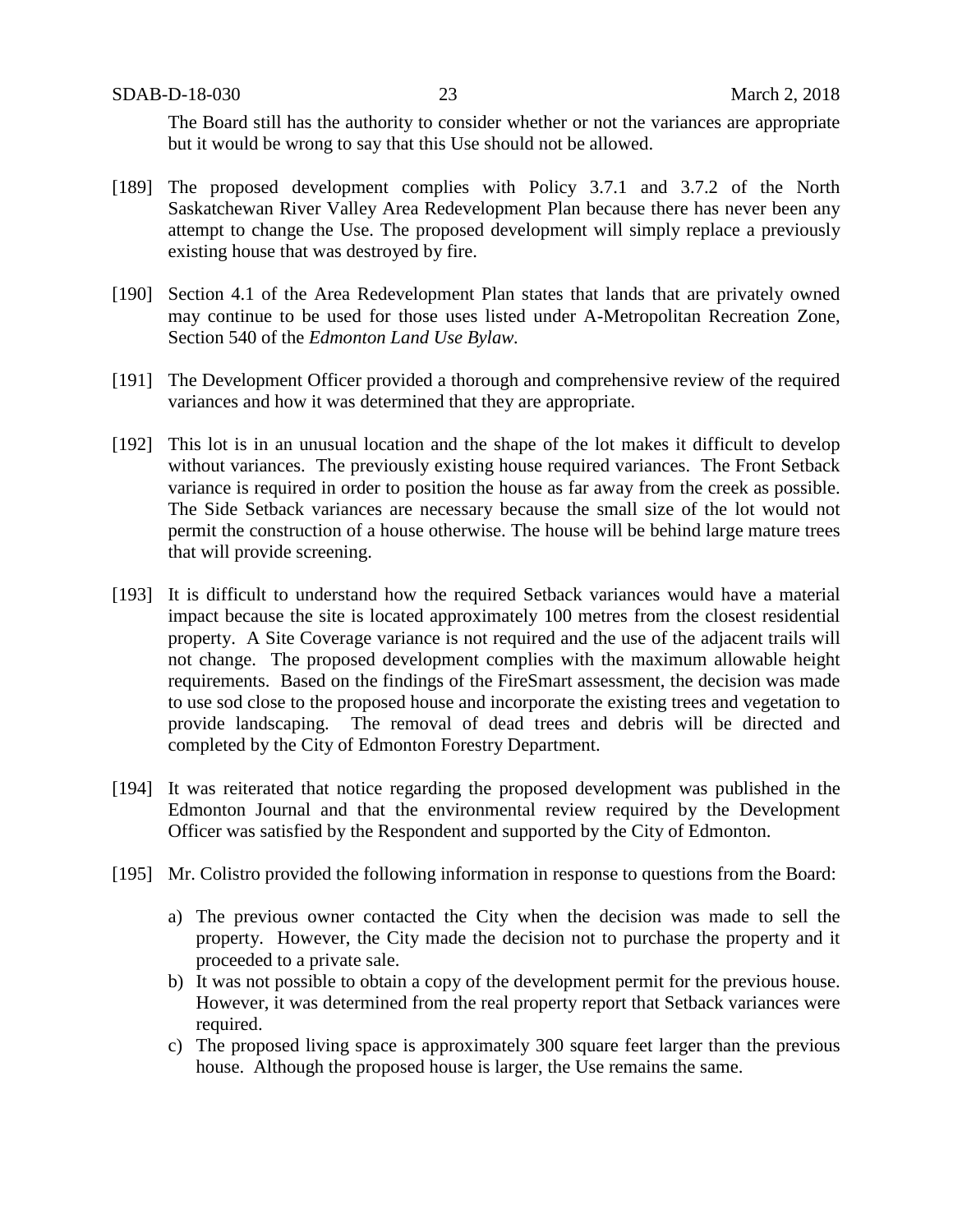- d) The property owner cannot change the terms of the access easement without the consent of the City.
- e) The terms of the access easement will not change regardless of the Board's decision.
- f) The conditions imposed on the approved development permit were driven by the City not by the property owner.
- g) Access by the public to the existing trail system through the drive aisle in the access easement will be dictated by the City. It is not the Respondent's intention to block public access.
- h) The proposed development is reasonably compatible with this area because there are single family houses located on 93 Avenue. There was a house on this lot before it was destroyed by fire almost ten years ago. Even though the lot has been vacant, the Use has not been changed by a development permit.
- i) The access easement has existed since the land was subdivided and the proposed development will not change what already exists.
- *v) Rebuttal of the Appellant*
- [196] Ms. Rockwell reviewed the Board file and noted that the City Geotechnical Engineer stated that there was "a residual risk that could lead to property loss within the life span of the development" and warned of potential flood risk. It was her opinion from reviewing the report that this risk was deemed to be acceptable as long as the property owner and the City were aware. She also noted in her review that Transportation Services did not think it was appropriate to allow park land to be used for vehicular access.
- [197] She reiterated concerns that the development of a large house at this location could create erosion problems, a fire risk and could be impacted by floods. The concrete construction of such a large house could result in significant damage to the site and surrounding forest.
- [198] Concern was expressed that an ecological planner has not reviewed the application since the FireSmart assessment was completed. She questioned the completion of an environmental assessment to determine the impact of the construction process.
- [199] She questioned why the proposed house was so large. The original house only covered 25 percent of the lot while the proposed house will cover 42 percent of the lot. The construction of such a large house should not be allowed just because a small Single Detached House previously existed at this location.
- [200] The signage at trail crossings in other locations that was shown in the photographs provided by legal counsel for the Respondent is very different from the subject site. WC Bateman Park and Mill Creek Ravine Pool are located on off shoots of the trail system, not the rail trail that extends the entire length of the ravine. The trail located in front of the subject site is much busier.
- [201] The Respondent knew how this site was zoned before it was purchased and he should not be able to rely on issue estoppel.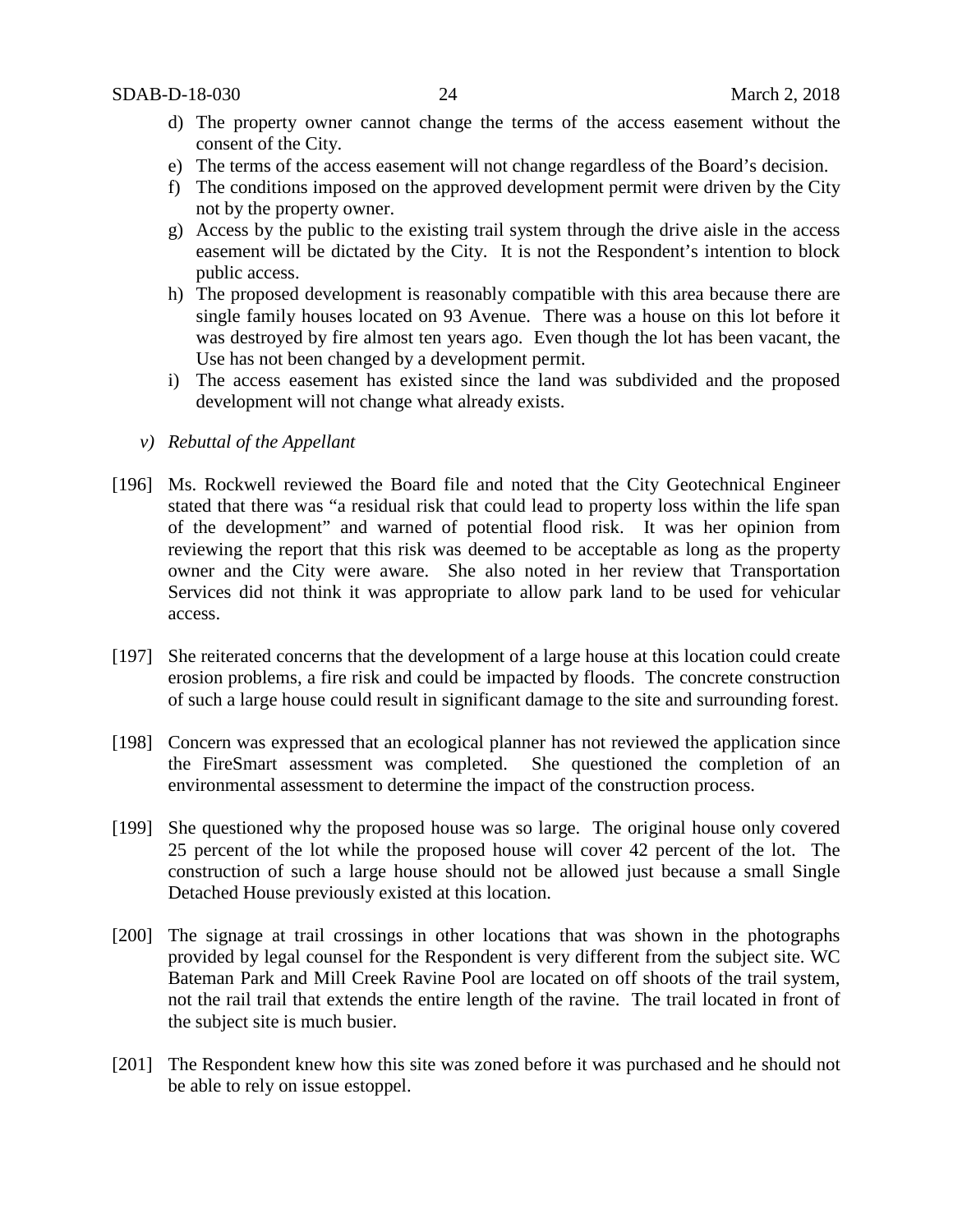- [202] The rail trail, the hiking trail and the creek all come together at the subject site. If the proposed house were smaller, some of those in opposition might be more accepting.
- [203] It was her opinion that the Development Officer should have been more concerned because of all of the red flags in this file. The subject site has not been a residential use since 2007. The City of Edmonton did want to purchase this property but did not want to pay the asking price. It was wrong for the Respondent to say that the City did not want to purchase this land.
- [204] It was not appropriate to compare the required variances to developments in other residential neighbourhoods. This is a small piece of land in the middle of a forest and the 7.5-metre setbacks are required to protect the surrounding park land.
- [205] It was her personal opinion that the development of a smaller house on this site would be more acceptable. However, others are vehemently opposed to the development of any house on this lot.
- [206] If the lot cannot be maintained as park land then the Setback requirements should be met. The Community League is opposed to the required variances because they exist to protect the park land. It was her opinion that complying with the Setback requirements will result in a smaller house with less visual impact.

## **Decision**

[207] The appeal is DENIED and the decision of the Development Authority is CONFIRMED. The development is GRANTED as approved by the Development Authority.

## **Reasons for Decision**

- [208] This case involves the proposed development of a Single Detached House in Mill Creek Ravine Park, which is part of Edmonton's North Saskatchewan River Valley and Ravine System.
- [209] The North Saskatchewan River Valley and Ravine System is widely regarded as an outstanding natural resource. It is much beloved by many of Edmonton's residents and its hundreds of kilometres of trails are extensively used by runners, walkers and cyclists.
- [210] Given the use made of the River Valley and Ravine System by individuals from across the city, the Board allowed all those individuals and groups who claimed to be affected by the issuing of the development permit the opportunity to speak at the hearing, even if the individuals did not reside close to the proposed development. The City of Edmonton is the owner of the land surrounding the lot. The City did not take a position for or against the proposed development.
- [211] Many of those opposed to the proposed development are passionate defenders of the River Valley and Ravine System who feel that any type of residential development at the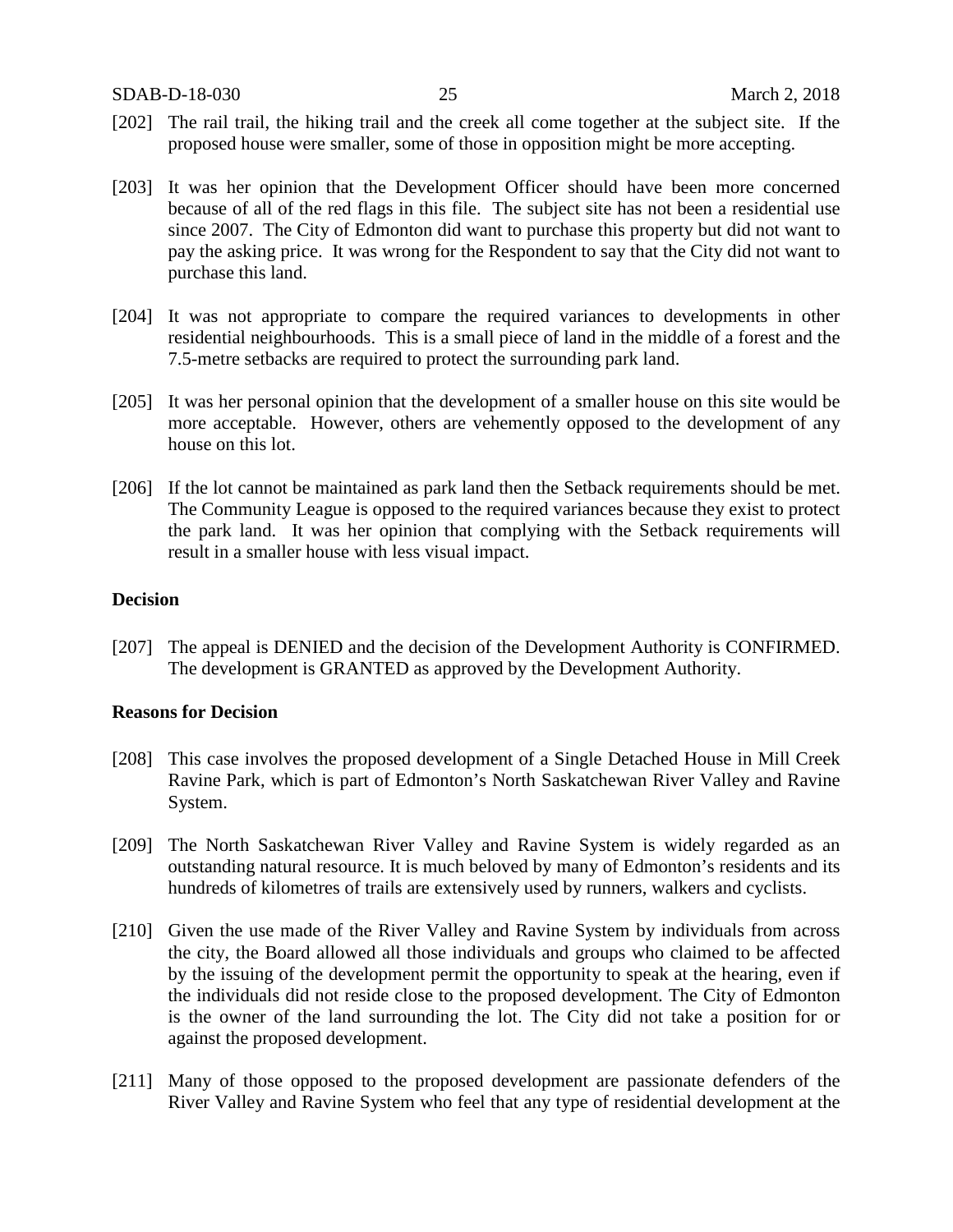proposed location would not be in keeping with the park environment and would detract from the use and enjoyment of those using the park.

- [212] On the other side is the owner of the land located within the park, the Respondent, who wants to use his land to build a home for his family. He feels the proposed house, which will be built on land that had a Single Detached House on it for many years, will have minimal impact on the use and enjoyment of the park. The Respondent was granted a development permit by the Development Officer.
- [213] It is the task of this Board to weigh these competing interests within the legislative framework provided by the *Municipal Government Act* (the "MGA") and the *Edmonton Zoning Bylaw*.
- [214] Part 17 of the MGA deals with planning and development in municipalities. Section 617 states:

**617** The purpose of this Part and the regulations and bylaws under this Part is to provide means whereby plans and related matters may be prepared and adopted

 (a) to achieve the orderly, economical and beneficial development, use of land and patterns of human settlement, and

 (b) to maintain and improve the quality of the physical environment within which patterns of human settlement are situated in Alberta,

without infringing on the rights of individuals for any public interest except to the extent that is necessary for the overall greater public interest.

- [215] The Board must determine if the overall greater public interest in this case outweighs the rights of the individual land owner to develop his land.
- [216] This is a unique parcel of land. In this section of Mill Creek Ravine Park, it is located in the middle of the park as measured from top-of-bank to top-of-bank. There are no other residential lots within 100 metres of the lot and within 200 metres there are only nine other residential lots. A number of those lots have been acquired by the City.
- [217] It is this isolation from other residential lots that led to a situation that many at the hearing complained about, namely that only the Appellant, the Strathcona Centre Community League, received notice of the issuing of the development permit to the Respondent. However, the Board finds that the Development Authority complied with Section 20.2 of the *Zoning Bylaw*, which requires the Development Authority to notify each assessed owner of land within 60 metres of the proposed development and the local community league president and to publish a notice in a local newspaper. Both of these things were done. The Board also notes that, despite the limited notice, many residents and groups became aware of the situation and had the opportunity to make their views known before the Board at the appeal hearing.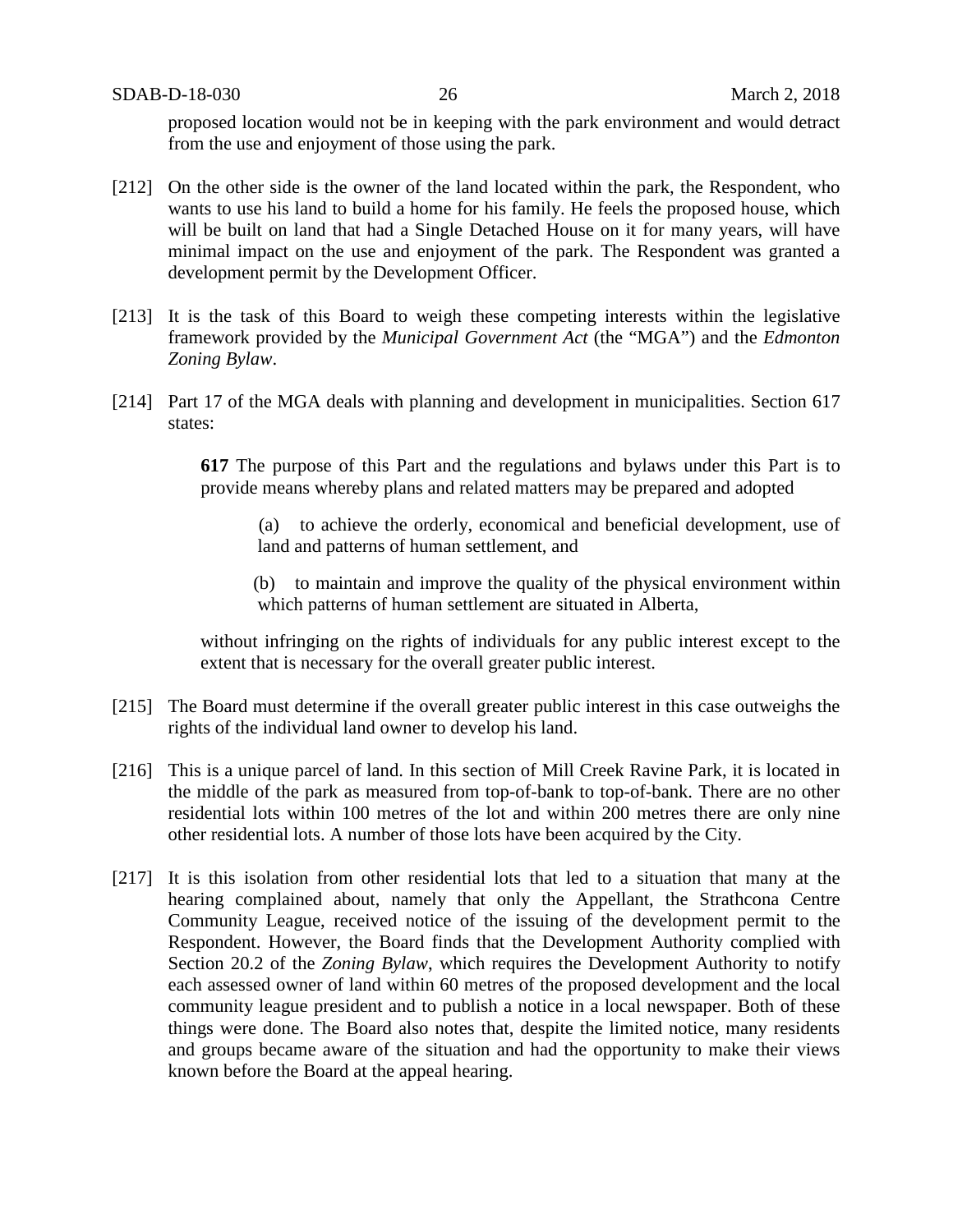- [218] The privately owned lot and the surrounding park are zoned A-Metropolitan Recreation Zone. Within this Zone, Single Detached Housing is a Discretionary Use.
- [219] The lot is located on heavily treed, sloped land with Mill Creek at the bottom of the slope. Below the lot to the east, about 13 metres from the lot boundary, is an unpaved recreation trail. On the west side of the lot, about 12.5 metres from the lot boundary, is a paved recreation trail. There is an access easement that runs with the land that allows the owner of the lot to cross parkland and the paved trail to access the lot.
- [220] A Single Detached House existed on the lot for many years until it was destroyed by fire in 2007. The Board heard that a number of years ago the City attempted, unsuccessfully, to expropriate the lot. The Board also heard that the City had the opportunity to purchase the lot before it was sold to the Respondent but declined to do so.
- [221] The Board heard that, within the park north of Whyte Avenue, there are two other Single Detached Houses. Mill Creek Outdoor Pool is also located in this part of the park.
- [222] Those opposing the proposed development gave a number of reasons for doing so. These included:
	- (a) The presence of the proposed house in this location will adversely affect the use and enjoyment of the park and its trails;
	- (b) The proposed house is inappropriately large and high;
	- (c) The proposed house will block views from both trails;
	- (d) The access easement across the paved trail will create safety issues for users of the trail;
	- (e) Vegetation will be adversely affected by the construction of the proposed house;
	- (f) The variances allowed to the Front and Side setbacks are too large;
	- (g) Proper environmental impact studies were not conducted;
	- (h) The requirements of the City's Fire Rescue Services with respect to landscaping and forest management around the site will be harmful to the environment;
	- (i) Such development within the park does not accord with the principles of the North Saskatchewan River Area Redevelopment Plan (the "ARP");
	- (j) The proposed development will undermine the water shed rehabilitation of Mill Creek Ravine; and
	- (k) The changes to the drive aisle within the access easement proposed by City Transportation will limit access to the park and its trails.
- [223] For the reasons that follow, the Board finds that the concerns raised should not prevent the development from proceeding and that the decision of the Development Officer should stand.
- [224] The Board must comply with applicable statutory plans, such as the ARP (MGA, s.  $687(3)(a.2)$ . The ARP contains the following provisions: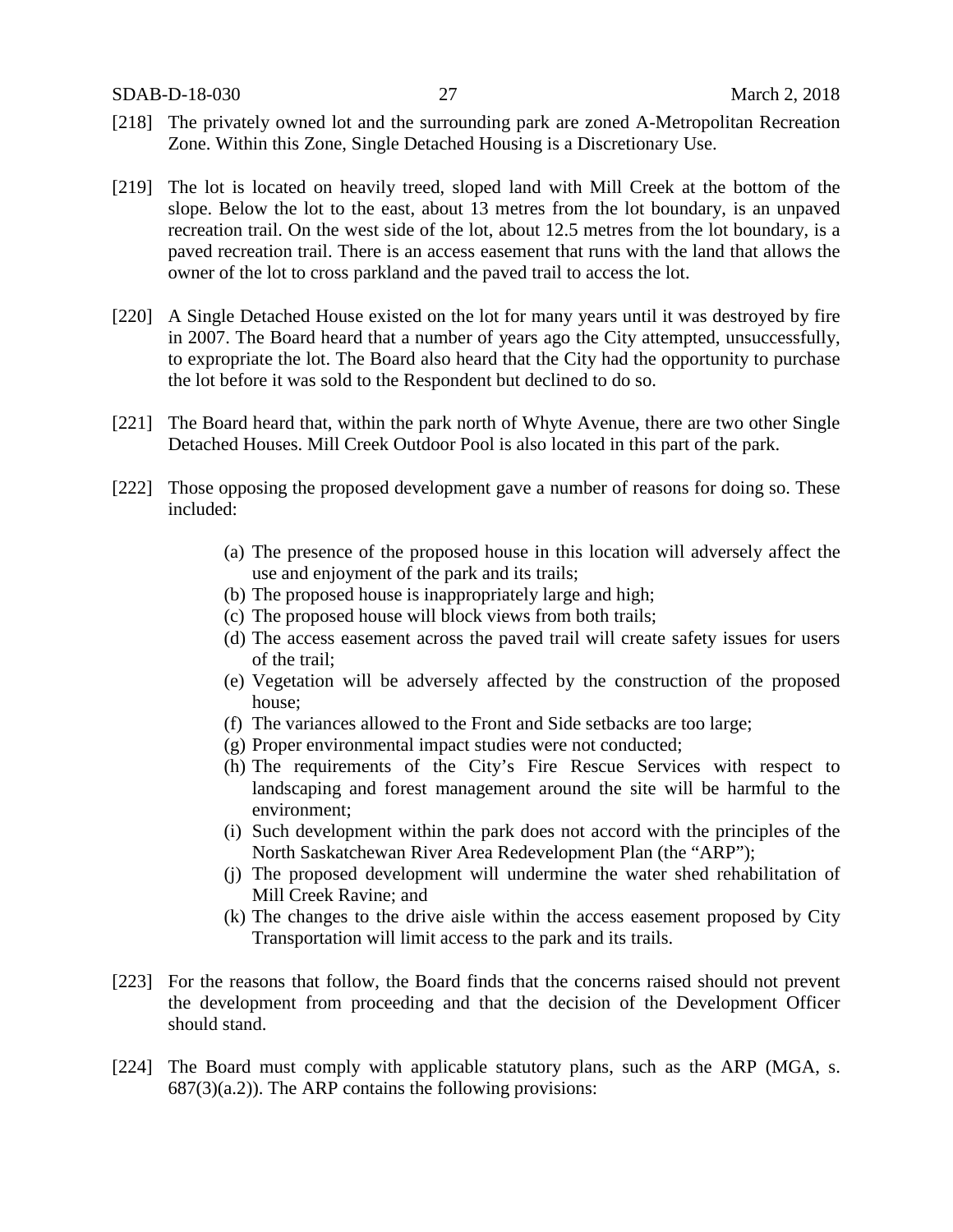3.7.1 Present Residential Development

It is a policy of this Plan to recognize existing residential development and those lands presently districted for residential development outside the Central Area.

3.7.2 Prohibit Additional Residential Development

It is a policy of this Plan that additional residential lots will not be created, except in the Central Area.

4.4 Residential Uses Land uses which are presently designated for residential use, under the Edmonton Land Use Bylaw, may continue to be used for residential use.

- [225] There was existing residential development on this lot at the time the ARP came into effect and the lot was designated for residential use by a development permit. Allowing the proposed development to proceed will not create an additional residential lot. The fact that a house has not existed on the lot for a number of years does not change the fact that the land was previously designated for residential use. The Board concludes that the proposed development does not contravene the ARP.
- [226] Because the proposed development is a Discretionary Use in this Zone, the Board must determine, irrespective of the variances granted, whether it is of such a nature that it is reasonably compatible with neighbouring uses having regard to all the relevant circumstances.
- [227] Based on the evidence at the hearing, the Board concludes that the primary use of the park in this location is the use of the two trails by runners, walkers and cyclists. In other words, at this location the impact of the proposed house on the users of the trails would be the transitory view of the house they experience as they move past it along the trails.
- [228] With respect to the concerns about the size of the proposed house, the Board notes that it does not exceed the 10-metre maximum Height restriction in the *Zoning Bylaw*. Further, the Total Site Coverage of the development is 41 percent. In this Zone, there is no Maximum Site Coverage regulation. However, 40 to 45 percent Maximum Site Coverage is typical for Single Detached Housing in residential Zones. The Board also notes that there is extensive vegetation around the lot and that the trails are located more than 12 metres from the property lines of the lot. Given all these considerations, the Board concludes that the size of the proposed house will not have a significant impact on trail users.
- [229] The house will not impede the use of the trails. Although the access easement allows the Respondent to cross the paved trail with vehicles, this agreement exists regardless of the granting of this development permit. The Board concludes that the amount of vehicle traffic due to the proposed Single Detached House will not be such that it will pose a significant risk to the users of the paved trail. The Board also notes that it is a condition of the development permit that the Respondent must provide an access management plan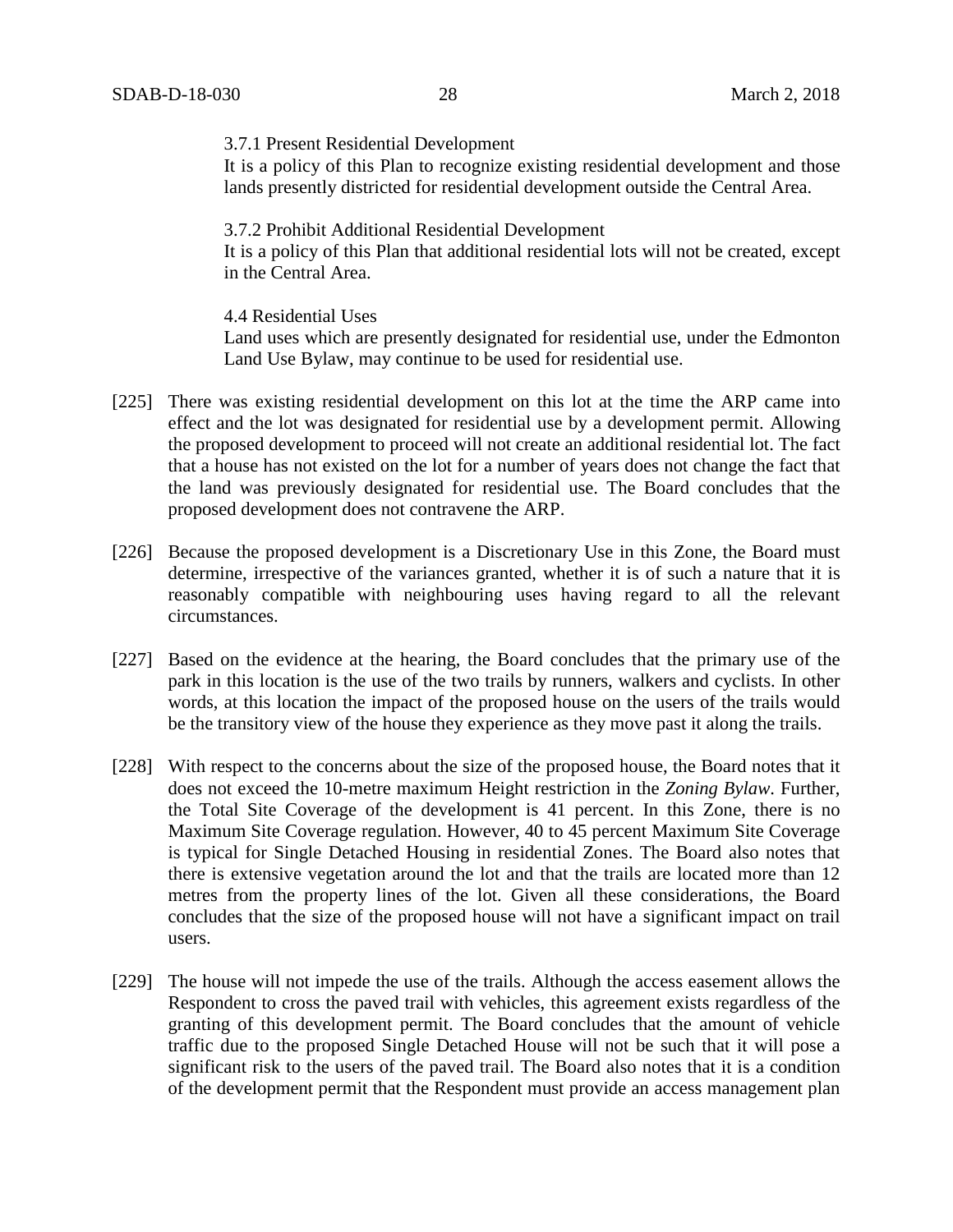SDAB-D-18-030 29 March 2, 2018

to address construction and permanent traffic/access to the site and the crossing of the paved trail. This plan should further mitigate safety concerns.

- [230] Other conditions of the development permit include the requirements to install a "private road" sign on the drive aisle within the access easement and to remove the painted yellow line in the middle of the drive aisle. Although some individuals felt that these measures would restrict public access to the park, the Board is of the view that these measures will have little or no effect on walkers, runners or cyclists but will only discourage motorized vehicles from using the drive aisle.
- [231] Some individuals questioned whether proper environmental assessments had been carried out prior to the granting of the development permit. The Development Officer did require an environmental review pursuant to Section 540.4.5 of the *Zoning Bylaw*. The appropriate City authorities reviewed, among other things, an environmental site assessment, a geotechnical report and a River Valley Parks and biodiversity review. In each case, subject to certain conditions that are contained in the development permit, all of these reports were approved by the relevant City authorities. The Board has no basis for concluding that the environmental assessments are inadequate.
- [232] One individual felt that there was the potential for water shed rehabilitation of Mill Creek Ravine, which has experienced significant development since 1950. He was of the view that the proposed development would impede this potential rehabilitation. Water shed rehabilitation is beyond the Board's purview. In any event, the Board has no basis to conclude that, if water shed rehabilitation in this area proceeds, the proposed development will impede that effort in a significant way.
- [233] Considering all of the above in light of the discretionary nature of the proposed development, the Board concludes that the proposed development is reasonably compatible with surrounding uses.
- [234] Turning now to the specific variances granted by the Development Officer, MGA Section 687(3)(d) states:

687(3) In determining an appeal, the subdivision and development appeal board

(d) may make an order or decision or issue or confirm the issue of a development permit even though the proposed development does not comply with the land use bylaw if, in its opinion,

- (i) the proposed development would not
	- (A) unduly interfere with the amenities of the neighbourhood, or
	- (B) materially interfere with or affect the use, enjoyment or value of neighbouring parcels of land,
	- and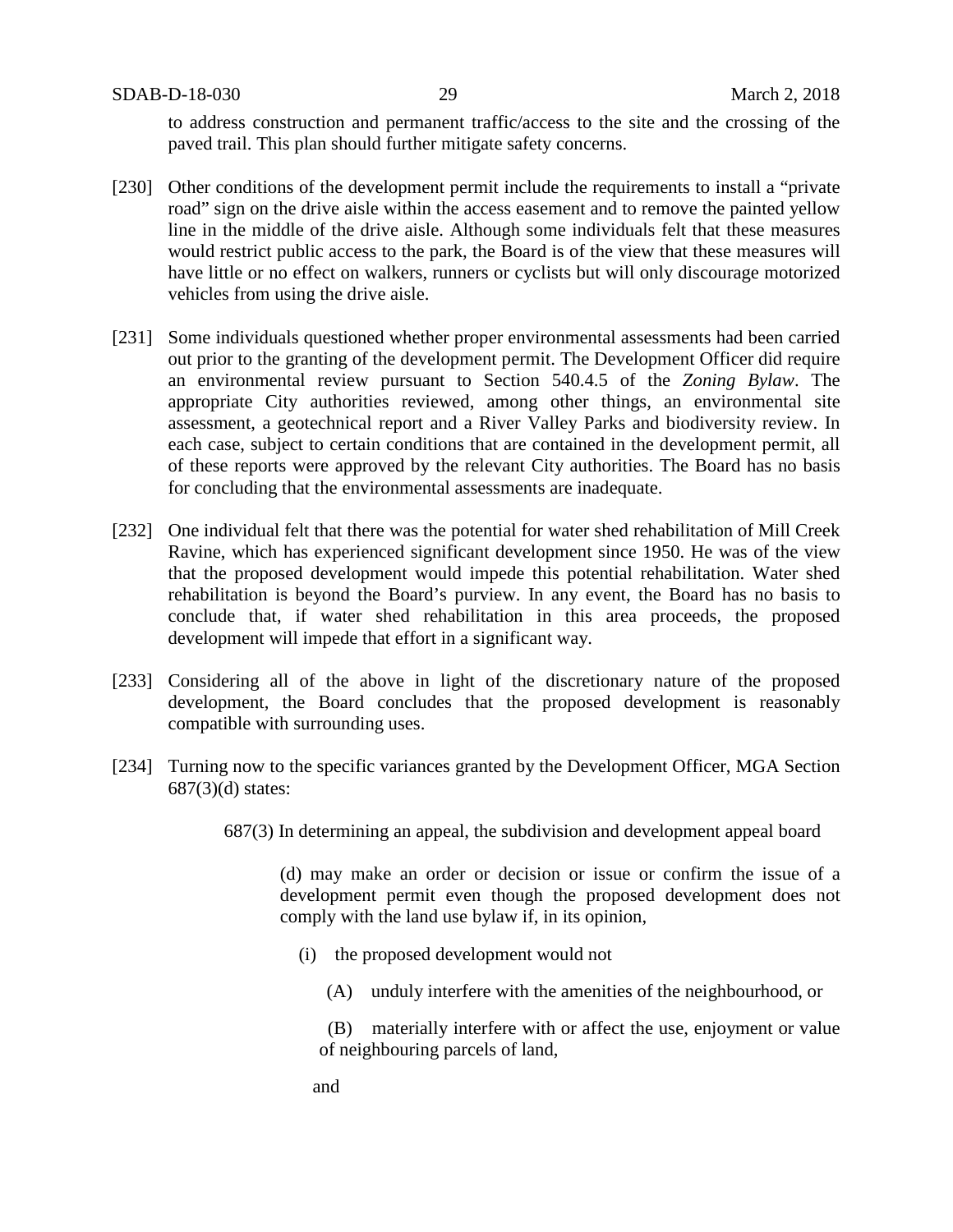(ii) the proposed development conforms with the use prescribed for that land or building in the land use bylaw.

- [235] The Board must evaluate each variance to determine how it impacts the amenities of the neighbourhood and the use, enjoyment and value of neighbouring parcels of land.
- [236] The Development Officer deemed the west property line to be the Front Lot Line. The rationale was that this site does not abut a public roadway. Access to the site is via the easement leading from 93 Avenue to the west property line. The Board agrees with the Development Officer's approach given that the west side of the house will present as the front of the house.
- [237] The Development Officer allowed a variance to Front Setback as follows: Reduced Front Setback - The distance from the house to the west property line is 1.5 metres to 3.1 metres instead of 7.5 metres (Section 540.4(1)). The Development Officer also allowed variances to Side Setbacks as follows: Reduced Side Setback - The distance from the house to the north property line is 1.2 metres instead of 7.5 metres and the distance from the house to the south property line is 1.5 metres instead of 7.5 metres (Section 540.4(3)).
- [238] The Board notes that the subject site is an unusual and unique A Zoned site. Lots zoned A are typically large lots many hectares in size. For example, the surrounding City lot is 55.7 hectares in size but this lot is only 0.0464 hectares in size. Larger Setbacks make sense where the site is large and located among other large sites. They do not make sense if the site is small, like this one.
- [239] For residential developments, Front Setbacks are intended to promote a consistent streetscape. In this case, there is no streetscape so allowing the reduced Front Setback will not impact neighbouring parcels of land. Allowing the smaller Front Setback positions the house further from the unpaved trail and the creek. The amenities and use of the park will not be interfered with by the reduced Front Setback because the paved trail is located over 12 metres from the front property line and the view of the house will be partially obscured by vegetation. The Board is of the opinion that the development with this Front Setback variance will not unduly interfere with the amenities of the neighbourhood, nor materially interfere with or affect the use, enjoyment or value of neighbouring parcels of land.
- [240] In residential areas, Side Setbacks are meant to reduce the impact that a development has on neighbouring development. In this case, there are no neighbouring houses or other development that will be interfered with by the smaller Side Setbacks. The proposed Setbacks are more typical of those found in residential Zones. The reduced Side Setbacks will not position the house closer to either of the trails. Given the significant natural area around the proposed development, the Board is of the opinion that the development with these Side Setback variances will not unduly interfere with the amenities of the neighbourhood, nor materially interfere with or affect the use, enjoyment or value of neighbouring parcels of land.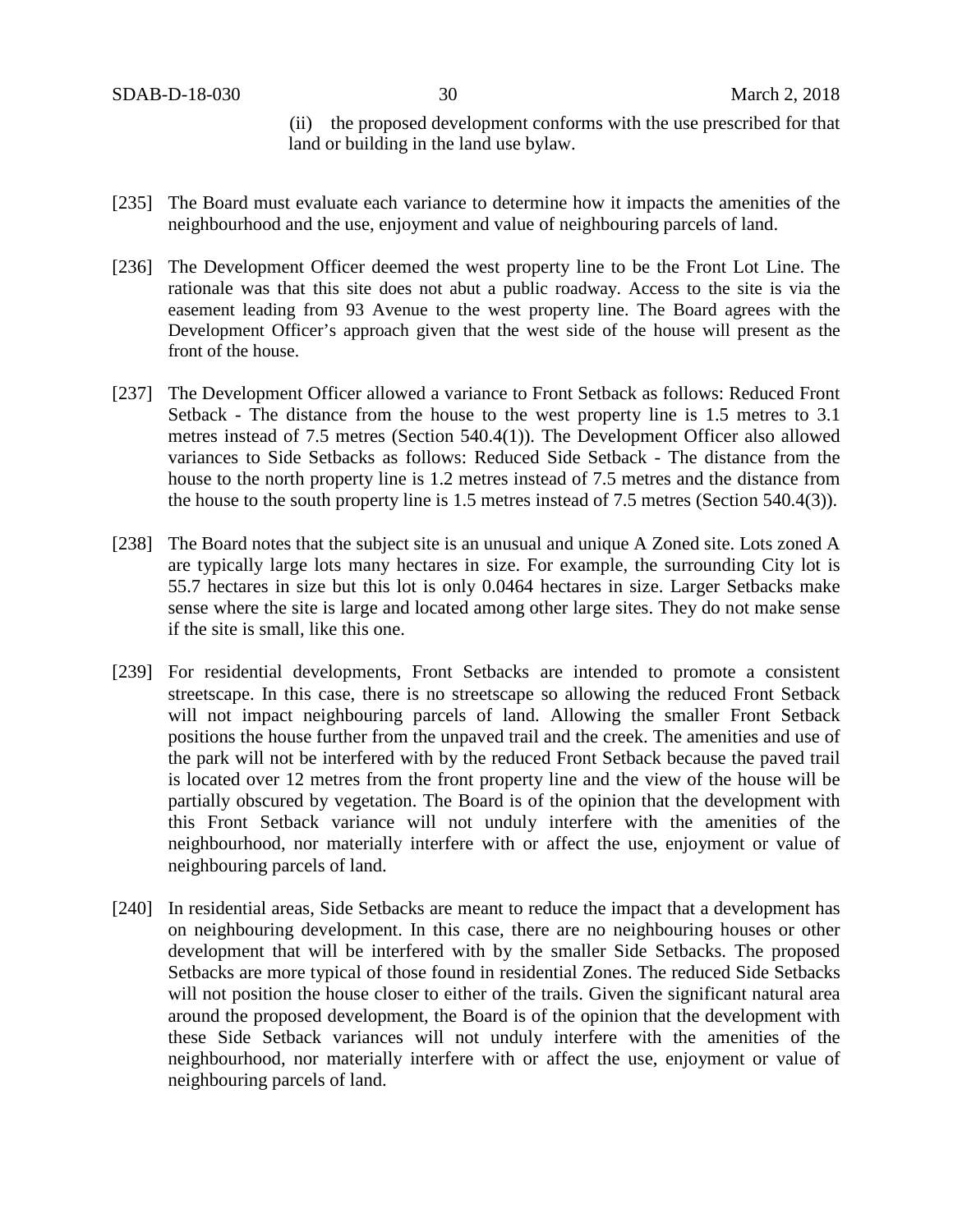## SDAB-D-18-030 31 March 2, 2018

- [241] The Board also notes that the subject site is a square shaped lot roughly 20 metres per side. Application of 7.5-metre Setbacks on all sides would leave room for a building with an approximate footprint of approximately 40 square metres (430 square feet), essentially rendering the site undevelopable for a Single Detached House. The Board is of the view that requiring such large Setbacks on this site would infringe on the rights of the Respondent to develop this land beyond the extent that is necessary for the overall greater public interest.
- [242] The Development Officer allowed a variance to a deck projection as follows: Deck projection on south facade - The distance from the deck to the south property line is 0.3 metres instead of 0.9 metres (Section 44.3(c)). None of those opposed to the development mentioned this variance. The deck does not face either of the trails and the size of the variance is minimal considering the significant natural area around the house. The Board concludes that the development with this variance will not unduly interfere with the amenities of the neighbourhood, nor materially interfere with or affect the use, enjoyment or value of neighbouring parcels of land.
- [243] The last variance is the waiving of the requirements for landscaping. This came about because the Development Officer contacted City Fire Rescue Services prior to granting the development permit and was advised that this area is at risk from wildland interface fires. As such, Fire Rescue Services advised they would require a number of things such as fire resistant construction and sprinklers. They would also require that, within 10 metres of the house, all tall grass must be removed and replaced with lawn. They further would require that, between 10 and 30 metres from the house, selective removal of immature trees must be undertaken to prevent overcrowding and, within seven metres, dead and downed wood larger than three inches in diameter must be removed. The work related to tree and deadwood removal would be carried out by City personnel.
- [244] These requirements are not part of the development permit because they are dealt with by other regulatory agencies. However, the Development Officer waived the zoning regulations regarding landscaping of the site to address the concerns about fire safety. The Board is of the opinion that, given the extensive natural area around the site with its mature vegetation, the waiving of the landscaping requirements will not unduly interfere with the amenities of the neighbourhood, nor materially interfere with or affect the use, enjoyment or value of neighbouring parcels of land.
- [245] Some individuals at the hearing felt that the tree and deadwood removal would have a negative impact on the park. To the extent that such considerations are within the purview of the Board, the Board finds that the work required to be done in the park around the lot will not have an appreciable impact on the amenities, use, enjoyment or value of the park.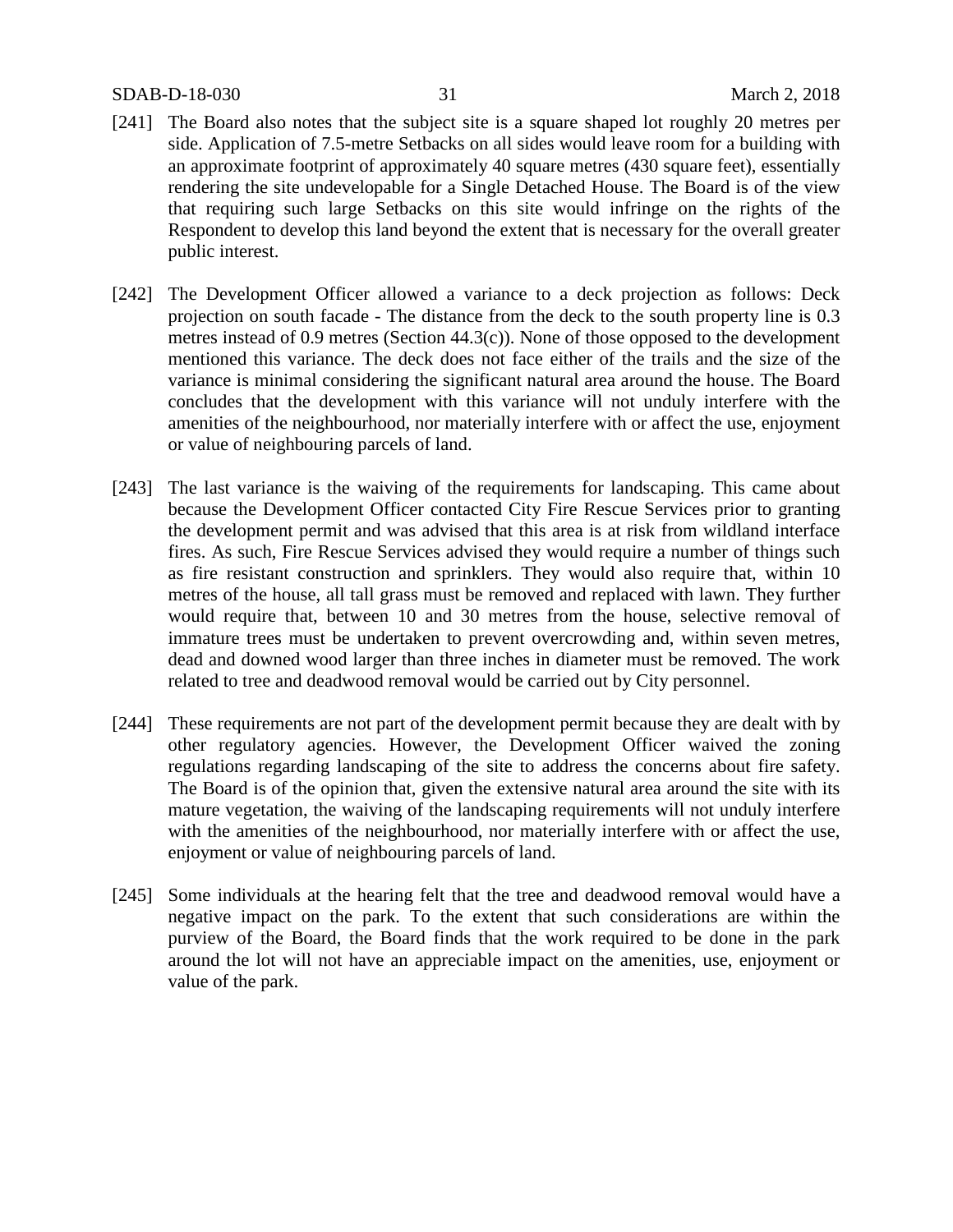[246] For all of the above reasons, the appeal is dismissed and the decision of the Development Authority is confirmed.

 $\triangle \mathcal{Q}$ 

Mr. M. Young, Presiding Officer Subdivision and Development Appeal Board

Board members in attendance: Ms. G. Harris, Ms. S. LaPerle, Mr. R. Handa, Mr. L. Pratt